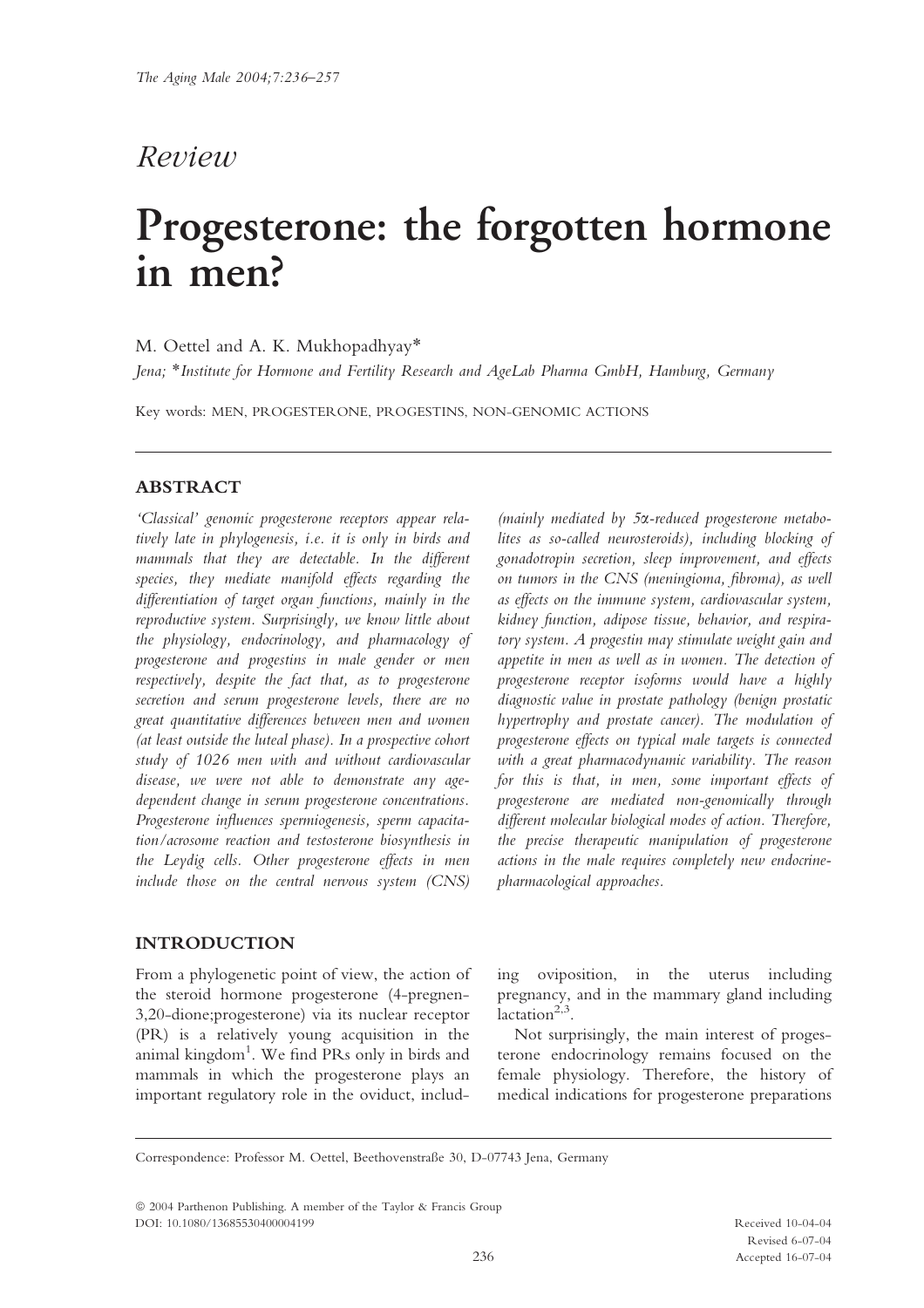or progestins is a story of gynecological developments, like replacement therapy in oophorectomized women (1934, by Kaufmann), the treatment of oligo- and hypomenorrhea (1937, by von Kehrer), the treatment of anovulation (1938, by Clauberg), the treatment of menorrhagia (1953, by Kaufmann), female contraception with norethynodrel (1956, by Pincus), the treatment of endometriosis (1969, by Kistner), and, since the 1970s, postmenopausal hormone replacement therapy with estrogens. Only in the field of hormonal male contraception, has a relatively broader experience been gained, with progestins being clinically administered to men. Antiandrogenically acting progestins are also indicated in some forms of sexual deviation and prostate cancer4,5.

Defined by most encyclopedias and textbooks as a female hormone, the importance of progesterone in the male endocrine system has remained in the shadow. Testicular and adrenal progesterone has been regarded as a physiologically unimportant by-product of steroidogenesis that is not converted to testosterone. But, in many conditions, including aging, the serum progesterone/androgen ratio increases. Only during the past few years has the role of progesterone as a modulator of the male endocrine system become more and more evident<sup>6</sup>.

The aim of this review is to summarize and critically discuss the rather scattered, often controversial results about progesterone and progesterone action in men.

# BIOSYNTHESIS/METABOLISM

Pregnenolone is the precursor of progesterone (catalyzed by  $3\beta$ -hydroxysteroid dehydrogenase) and the main serum metabolites of progesterone are 17a-OH-P (catalyzed by 17-hydroxylase), desoxycorticosterone (catalyzed by 21-hydroxylase), and to the main urinary metabolite pregnanediol. Considering that 17a-OH-P gives 11-deoxycortisol (catalyzed by 21-hydroxylase), which in turn gives the essential cortisol (catalyzed by  $11\beta$ -hydroxylase) as well as androstenedione and dehydroepiandrosterone (intermediate steroids in the biosynthesis of androgens and estrogens), the fundamental importance of progesterone for the maintenance of steroid hormone homeostasis independently of

the known, directly sex-specific actions of progesterone is shown<sup>7</sup>. The importance of progesterone as a precursor of the so-called neurosteroids is discussed below. The surprising finding of Nadjafi-Triebsch and colleagues<sup>8</sup>, namely that the serum progesterone levels rise in men after the oral administration of dehydroepiandrosterone (DHEA) (unusual upstream metabolism), does not fit in with the general scheme of biosynthesis and the metabolism of progesterone. On the other hand, only two men were investigated.

 $3\beta$ -Hydroxysteroid dehydrogenase  $(3\beta$ -HSD) has been purified from steroidogenic organs (adrenal cortex, testes, ovaries) of different species, including humans, and has been char- $\arct{e}$  acterized<sup>9–11</sup>. This shows that, in men, progesterone is synthesized not only in the Leydig cells of testicles, but also in the adrenals, and is secreted from there into the circulatory system.

The reference range for progesterone levels in adult men is  $0.13-0.97$  ng/ml<sup>12</sup>. Zumoff and  $\text{colle}$ agues $^{13}$  reported a mean serum progesterone level of  $0.18 \pm 0.03$  ng/ml for men (n = 7) and of  $0.21 \pm 0.05$  ng/ml for young women in the follicular phase  $(n=8)$ . In contrast to this, Muneyyirci-Delale and colleagues<sup>14</sup> measured  $0.78 \pm 0.28$  ng/ml for healthy men and  $0.26 \pm 0.18$  ng/ml for postmenopausal women (Coat-a-Count RIA kit).

Data in the literature are contradictory regarding age-dependent changes in blood serum concentrations of progesterone. Collecting 252 saliva profiles from healthy children and adolescents (125 boys and 127 girls), Gröschl and colleagues<sup>15</sup> found that salivary progesterone was highest  $(p < 0.001)$  in healthy newborns. In children 1–12 months of age, progesterone was decreased to one-third of the values found in newborns. The circadian rhythm with the highest level in the morning and the lowest in the evening was fully developed in children older than 2 years. Surprisingly, Genazzani and colleagues<sup>16</sup> found an age-related decrease in the progesterone levels in 46 men aged 19 to  $> 60$ years. In contrast to these findings, Bélanger and  $\text{colleagues}^{17}$  found no age-related changes in progesterone concentrations in 2423 men (40– 80 years old). This discrepancy caused us to reassess the relationship between serum proges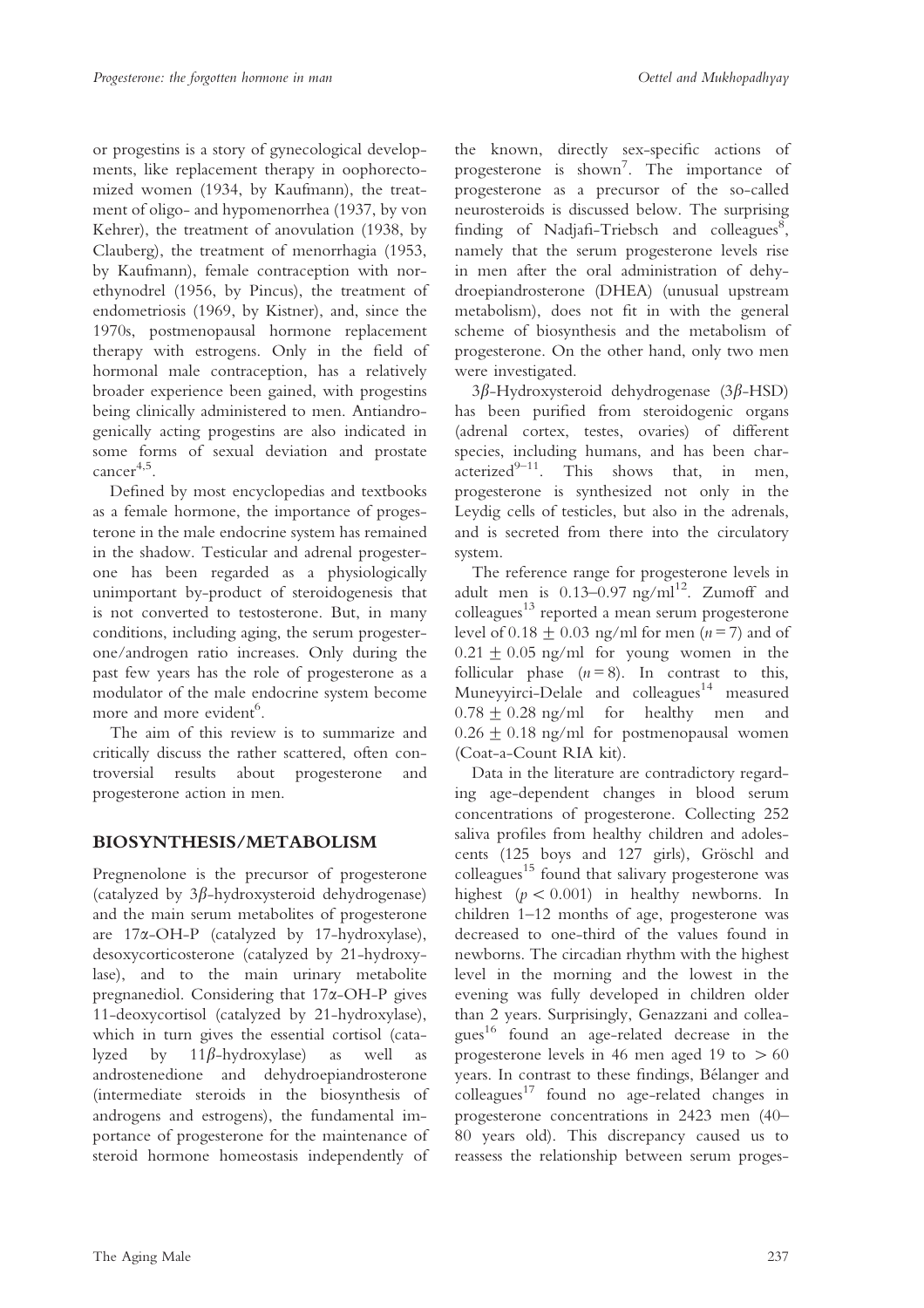terone levels and men's ages. The data we show here originate from the cooperation of Jenapharm GmbH & Co. KG/Jena (Germany) with the LURIC study (Ludwigshafen Risk and Cardiovascular Healthy Study), a joint project of the Herzzentrum (Heart Center) in Ludwigshafen and the Universitätskliniken (Teaching Hospitals) in Freiburg and Ulm, Germany<sup>18</sup>. We analyzed serum samples from 1015 men aged 20–90 years and serum samples from 330 postmenopausal women aged 50–90 years by a radioimmunoassay for progesterone. We found  $1.21 \pm 0.41$  SD nmol/l  $(0.38 \pm 0.13 \text{ ng/ml})$  for men and 1.24  $\pm$  1.18 SD nmol/l (0.38  $\pm$  0.37 ng/ml) for women, i.e. there were no differences between men and women. As shown in Figure 1, there were no age-dependent changes in serum progesterone levels in both men and postmenopausal women.

No details are given here of the main metabolite of progesterone, 17a-hydroxyprogesterone, and its importance for the diagnosis of congenital adrenal hyperplasia (21-hydroxylase deficiency). In male patients with cytochrome P450C17 (steroid 17 $\alpha$ -hydroxylase/17,20-lyase; EC 1.14.99.9) deficiency, the progesterone levels are clearly elevated<sup>19</sup>.

#### PROGESTERONE-MEDIATED SIGNALING

As with all steroid hormones, the classical paradigm of the progesterone action is that intracellular receptors bind to progesterone to modulate the gene expression within the nuclei of target cells. Two progesterone receptors (PRs), termed A and B, are derived from alternate promoters of only one gene located on chromosome 11 q22-23. PR-B contains 933 amino acids while PR-A is a truncated version lacking the initial 164 amino acids (the B-upstream segment). In vitro evidence reveals that the PR-A isoform is necessary to oppose the estrogen-induced proliferation as well as the PR-B-dependent proliferation. In contrast to this, PR-A predominace is an early event in mamma carcinogenesis and is associated with poor clinical features $^{20,21}$ . In other words, the cellular ratio of PR-A : PR-B is likely to be an important determinant of the tissue-specific progesterone action<sup>22–24</sup>. On the other hand, studies with female knock-out mice showed that PR-A is both necessary and sufficient to elicit the progesterone-dependent reproductive responses necessary for female fertility, while the PR-B isoform is required to elicit normal



Figure 1 Serum progesterone levels and age (Luric-Jenapharm-study). There are no age-related changes. The mean serum concentrations are  $1.21 \pm 0.41$  SD nmol/l for men and  $1.24 \pm 1.18$  SD nmol/l for postmenopausal women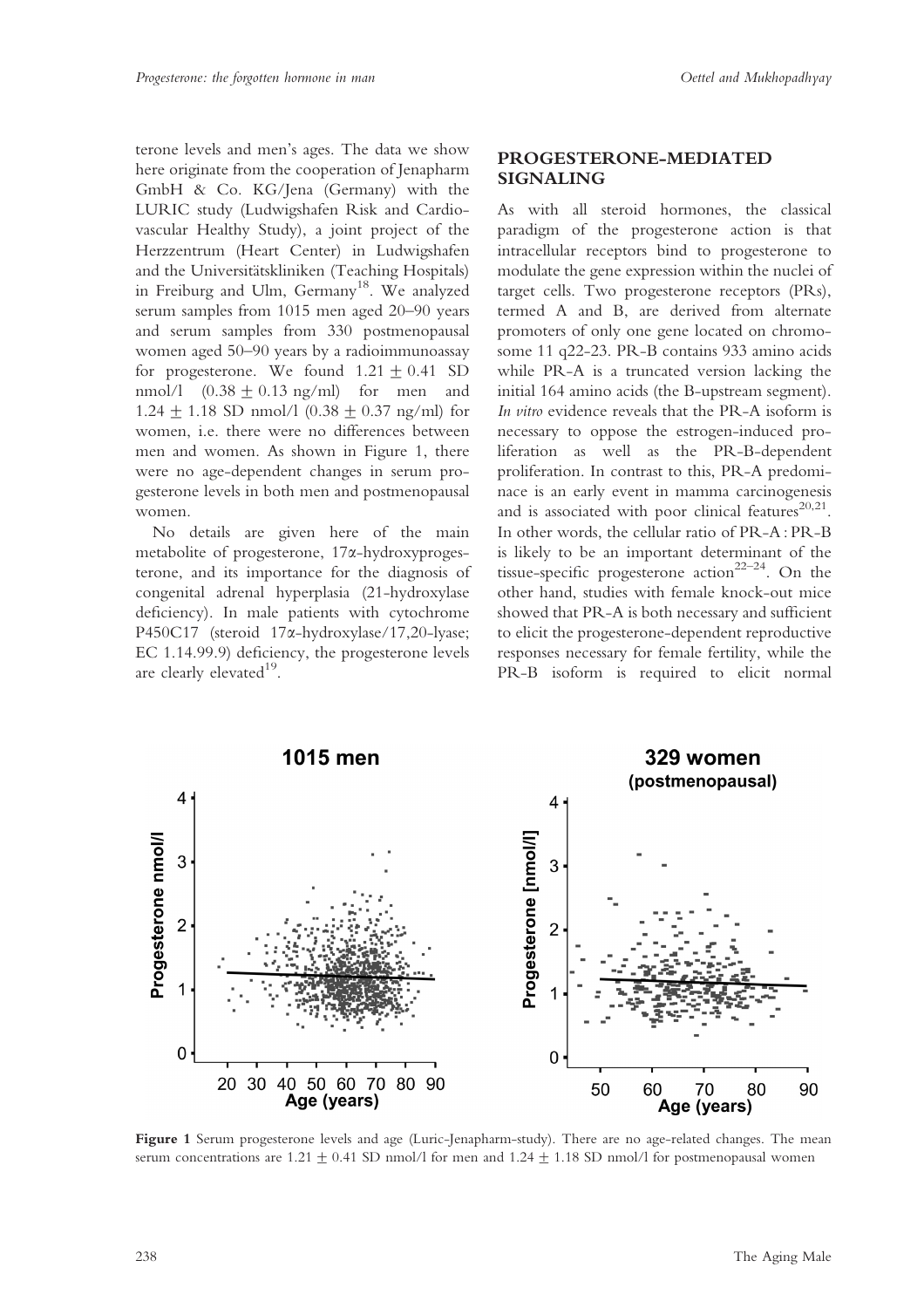proliferative and differentiative responses of the mammary gland to progesterone<sup>25</sup>.

In addition to the classical, genomic action via two nuclear PR isoforms, rapid progesterone effects incompatible with the model of nuclear receptors have been identified. The proposed mechanisms of non-genomic progesterone action are:

- (1) Progesterone acts directly via subsets of the classical intracellular receptor bound to the membrane;
- (2) Progesterone acts directly via one (or more) non-classical membrane-bound receptor;
- (3) Progesterone may interact with a partner ligand via non-PR;
- (4) Progesterone, at high concentrations, may get into the plasma membrane and affect membrane fluidity.

Examples of the membrane-dependent progesterone action in male gender are:

- (1) Sperm capacitation/acrosome reaction (e.g. rapid increase in  ${[Ca}^{2+}]_i$ ;
- (2) LH receptor expression and subsequent influence on testosterone biosynthesis in Leydig cells;
- (3) Increased classical PR concentrations in prostate (BPH as well as prostate cancer);
- (4) Interactions with the  $GABA_A$  receptor complex in the CNS, including sedative and anesthetic actions;
- (5) Progesterone-interactions in adipose tissue and kidney.

This list suggests that many progesterone effects in the male are rapid and therefore non-genomically mediated.

Progesterone-binding membrane proteins have been identified in liver<sup>26</sup>, sperm<sup>27,28</sup>, and lens epithelial cells<sup>29</sup>. Zhu and colleagues<sup>30</sup> cloned, expressed, and characterized a membrane PR using fish oocytes. On the basis of the sequence of

the membranous messenger PR, the authors then identified a whole family of mPR proteins from a number of different species, including frog, human, and mouse, some of which bound progesterone $30,31$ .

A variety of other rapid progesterone effects have been demonstrated; however, they occur at non-physiologically high steroid concentrations, rendering their relevance questionable. For example, progesterone at micromolar concentrations induces a dose-dependent relaxation of rat saphenous artery segments (precontracted with norpeinephrine). In a similar manner, progesterone dose-dependently decreases the contractile activity of murine jejunum (for review, see reference 28).

Finally, several polymorphisms have been identified in nuclear PRs; they include S344T, G393G, + 331G/A, Exon 4 V660L, Exon 5 H770H (C/T), and the PROGINS allele (Al insertion<sup>32</sup>). These polymorphisms will be useful markers in the genetic study of disorders affecting female endocrine systems, such as so-called progesterone resistance and breast, uterine, and ovarian cancers. However, nothing is known at present about the diagnostic and therapeutic relevance of functional polymorphisms of PRs in the male.

# PROGESTERONE AND THE IMMUNE SYSTEM

Data from both human and animal studies clearly demonstrate that both  $17\beta$ -estradiol and progesterone influence most components of innate as well as adaptive immunity. Evidence of these effects is found in the differences in immune responses between females and males. For example, women show more vigorous T and B cell responses and have higher circulating CD4 T cell numbers than men. The incidence of most autoimmune diseases, including multiple sclerosis, is higher in women;and, in many women, the hormone changes associated with pregnancy lessen the severity of the disease  $33$ .

Various in vivo and in vitro studies have demonstrated that progesterone inhibits the functions of human macrophages and T lymphocytes within physiological concentrations, and thus it has been suggested that progesterone acts mainly as an immunosuppressant during preg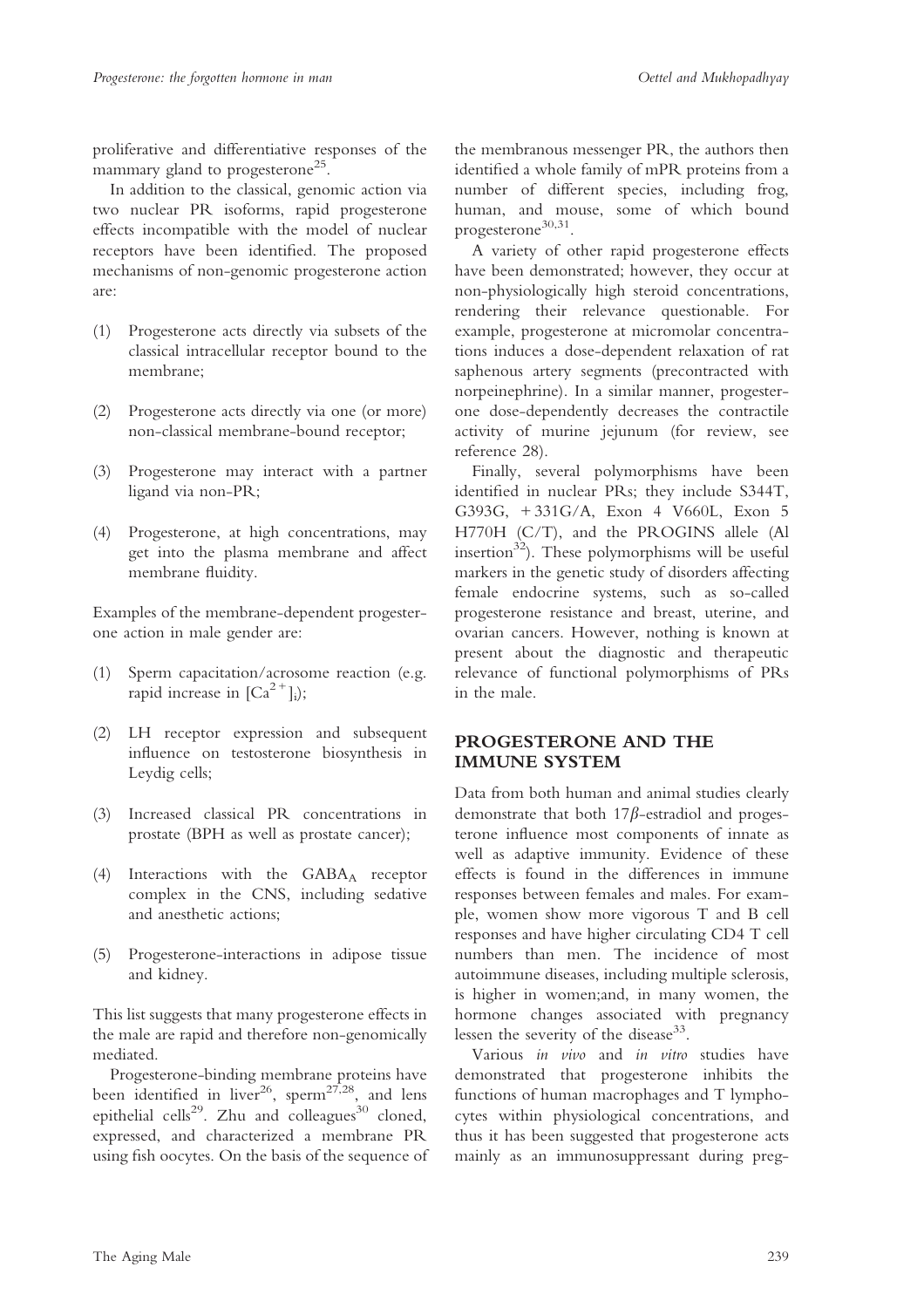nancy. However, various immune cells have been shown to lack the classical PR and, hence, the mechanism of anti-inflammatory effects of progesterone still remains more or less unclear<sup>34</sup>. In this context, studying the so-called FK506 binding proteins could be an interesting approach to answer this question. The ability to bind immunosuppressive drugs such as cyclosporine and FK506 defines the immunophilin protein family, and the FK506-binding proteins form the FKBP subfamily of immunophilins. The large FK506-binding protein FKBP51 is a component of the PR complex and is transcriptionally regulated by the 'pure' progestin R5020 and attenuates progestin responsiveness in hormoneconditioned  $T-47D$  cells<sup>35,36</sup>.

Studies have shown that glucocorticoid receptors can bind progesterone with a high affinity. In vitro progesterone and cyproterone acetate have, in some models, antiglucocorticoid effects<sup>37,38</sup>. But, in contrast to this, it is interesting to note that Allolio and colleagues<sup>39</sup> found that high-dose progesterone infusion in healthy men affects neither plasma ACTH levels, nor serum or saliva cortisol. Therefore, under these specific clinicalpharmacological conditions, an antiglucorticoid action of progesterone can be neglected.

In 132 human thymomas, immunoreactivity for PR-B was dominant (49%) compared with that for PR-A (4%). A significant positive correlation was detected between immunoreactivity for estrogen receptor  $(ER)$   $\alpha$  and PR-B. Therefore, the PR-B status in human thymoma may also reflect estrogenic actions in this immune competent tissue. The  $ER\alpha$  immunoreactivity was positively correlated with a better clinical outcome and negatively correlated with tumor size, clinical stage, WHO classification, and the Ki-67 labeling index $40$ .

# PROGESTERONE ACTIONS ON SPERM

Most of the available data about the role of progesterone in sperm function have been obtained in humans (reviewed in references 41– 43). The process of capacitation renders the sperm capable of interacting with the oocyte and of engaging acrosome reaction. Progesterone facilitates human sperm capacitation<sup>44–46</sup>. Acrosome reaction is a process marked by the fusion of the

outer acrosomal membrane with the plasma membrane. The physiological inducer of acrosome reaction in many species is the zona pellucida (ZP) glycoprotein, ZP3. Also, progesterone secreted by cumulus cells and contained in the follicular fluid induces acrosome reaction in humans<sup>47,48</sup>.

Although early data suggested direct effects of progesterone on sperm<sup>49</sup>, it was not until 1989 that progesterone induction of intracellular free calcium  $([Ca^{2+}]_i)$  was found to result in phosphatidylinositol-4,5-bisphosphonate hydrolysis in human sperm<sup>50</sup>. In 1990, Blackmore and coworkers<sup>51</sup> demonstrated that high concentrations of progesterone and 17-OH-P rapidly increased  $\left[\text{Ca}^{2+}\right]$ I in both capacitated and non-capacitated human spermatids, actions which were shown to be blocked by a  $Ca^{2+}$ -channel antagonist. Since then, more than 100 studies have investigated, in detail, the action of progesterone on  ${[Ca}^{2+}]$ <sub>I</sub> in sperm, in addition to the role of voltagedependent calcium channels VDCC and sigmoidal dose sensitivity<sup>6,52,53</sup>. Besides the increasing intracellular calcium concentrations, progesterone has led to a stimulation of activity of phospholipases and tyrosine phosphorylation of sperm proteins (reviewed in reference 41).

Non-genomic progesterone effects have been better demonstrated at the sperm plasma membrane using bovine serum albumin-conjugated progesterone48,54. These progesterone-binding sites in sperm were further characterized and shown to share homology with the steroidbinding site of the genomic progesterone receptor; however, they lacked the long 120-kDa protein. After all, two surface receptors (of 54 and 57 kDa) with different affinity to progesterone (one in the nanomolar and the other in the micromolar range) have been identified in humans. The two proteins were detected after membrane preparation with antibodies directed to the hormone-binding region D of the genomic PR, but are not seen with antibodies to either the DNA-binding domain or the amino-terminal domains of the 'classical' progesterone  $receptor<sup>55</sup>$ . The availability of the membranous progesterone receptor on the sperm surface increases during the epididymal transit and after capacitation<sup>56</sup>. Using the hamster egg penetration test for the demonstration of stimulatory effects on the human sperm/oocyte fusion,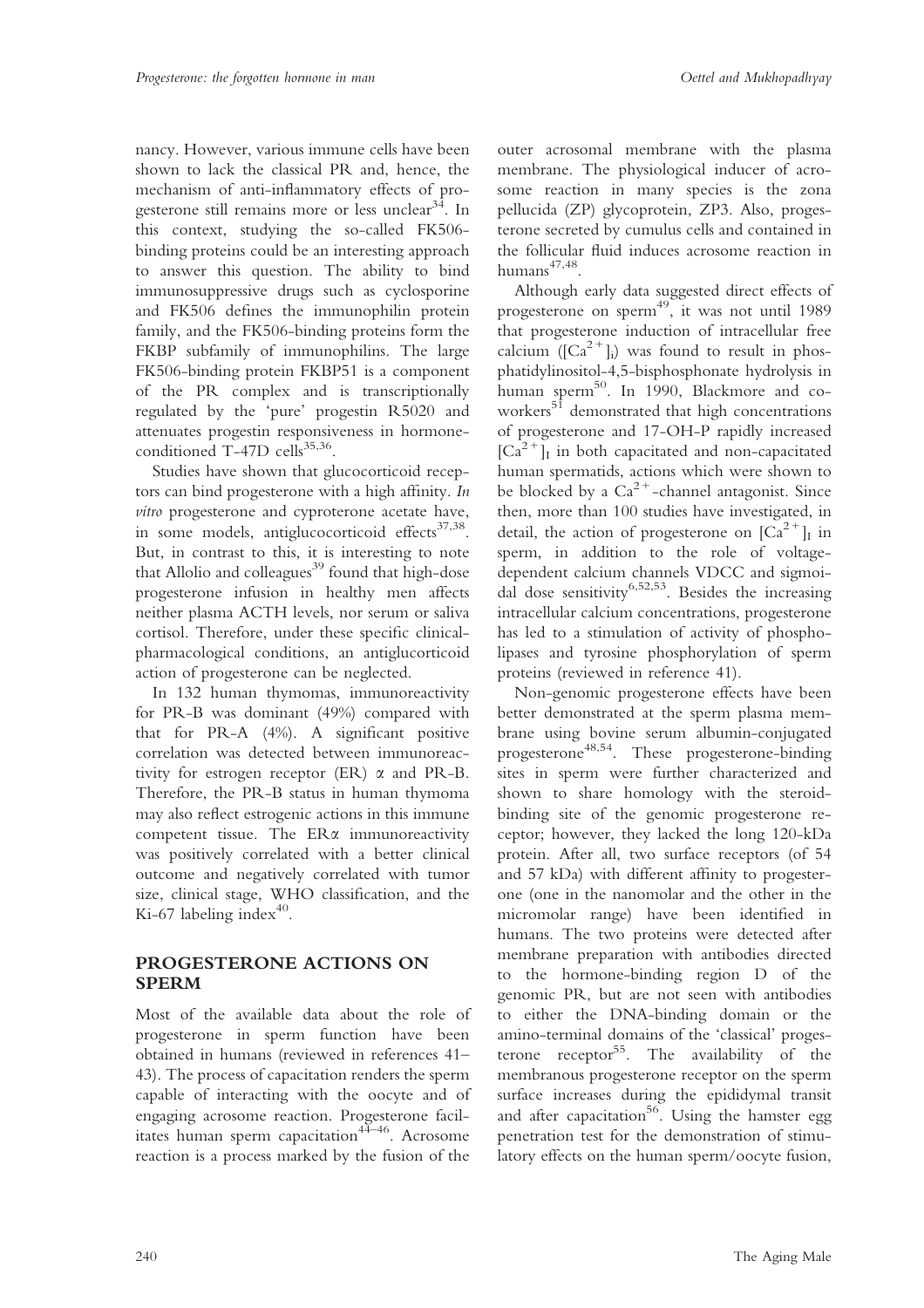Francavilla and colleagues $57$  found that the metabolite of progesterone, 17a-OH-progesterone, is nearly as active as progesterone itself. The addition of the synthetic progestin levonorgestrel in vitro to capacitated spermatozoa from fertile men is associated with a dose-dependently increased rate of acrosome reaction<sup>58</sup>. Both progesterone and the synthetic progestin norethisterone (NET) increased acrosome reaction in porcine spermatozoa, while the 5a-reduced metabolite of NET, 5a-NET, not only did not induce this reaction, but was able to block the effect of progesterone<sup>59</sup>. Therefore, 5*x*-NET has to be categorized as a 'non-classical' progesterone antagonist in this respect. Other data have demonstrated that these membrane actions of progesterone in sperm are neither mimicked nor blocked using 'classical' progesterone antagonists, such as RU486 (mifepristone) $46$ .

Earlier clinical studies showed that sperm obtained from oligospermic semen had reduced responses to progesterone stimulation, suggesting that this membrane effect of progesterone can be crucial for sperm development and fertilizing capacity $60,61$ . Other studies went even further, demonstrating that the absence of progesterone actions on sperm can be the sole reason for some cases of male infertility $62$ .

# USE OF PROGESTINS IN MALE **CONTRACEPTION**

Since follicle stimulating hormone (FSH) (through the Sertoli cell), luteinizing hormone (LH) (through the Leydig cell), and testosterone are required for normal spermatogenesis, the two gonadotropins need to be suppressed as strongly as possible for effective male hormonal contraception. Therefore, the exogenous testosterone administration is combined with gonadotropin releasing hormone (GnRH) antagonists or, preferably, with progestins. The gonadotropin suppression by progestins in the human male is mediated by genomic progesterone receptors, whereas the androgenicity of some progestins seems to contribute only minimally to gonadotropin inhibition<sup>63</sup>. Since excellent reviews on hormonal male contraception have been published recently; this indication for progestins in fertile men will not be treated in greater detail here $64-69$ .

# PROGESTERONE AND LEYDIG CELL FUNCTIONS

Generally, the steroidogenic capacity in aging Leydig cells is markedly reduced. This has been explained by an age-related reduction in the expression of a number of genes relevant to testosterone biosynthesis and genes involved on stress/free radical scavenging<sup>70–72</sup>. Moreover, expression of relaxin-like factor, which is present only in Leydig cells in testis, decreases in parallel with a reduction in the rate of testosterone production in aging testis<sup>73</sup>. In addition to a quantitative reduction in testosterone biosynthesis, there is a deflection of the direction of testicular steroidogenesis. An example is the increased secretion of progesterone by the aging rat Leydig cell due to lesion at the cytochrome P450 17-hydroxylase/ $C_{17-20}$  step<sup>74,75</sup>. Classical nuclear PR is absent in Leydig cells (Mukhopadhyay AK, unpublished data). In murine Leydig tumor cells (mLTC-1 cells), El-Hefnawy and Huhtaniemi<sup>76</sup> could not demonstrate a classical PR and concluded that progesterone actions in these cells were mediated by a non-classical receptor. The authors found that binding of [<sup>3</sup>H]progesterone to the mLTC-1-cells revealed a high  $(K_d, \sim 9.3 \text{ nmol/l})$  and a low testosterone affinity  $(K_d, \sim 284 \text{ nmol/l})$  component, and the binding displayed with specificity (progesterone  $>$  dehydroepiandrosterone  $>$  17-OH-P). The binding was apparently different from that of the classical nuclear  $PR^{76}$ . Also in MA-10 mouse Leydig tumor cells, using reverse transcriptionpolymerase chain analysis and immunoblotting experiments, the absence of the classical form of PR has been clearly demonstrated, although progesterone was found to have a direct stimulatory effect<sup>77</sup> on the steroidogenic acute regulatory protein (StAR) and on VEGF production<sup>78</sup> in these cells. From a variety of data, it appears plausible that progesterone acts on Leydig cells via a non-classical type of receptor, whose specific mode of action remains obscure as yet. The putative progesterone receptor in the Leydig cell is possibly located on the cell membrane, indicating a non-genomic or non-classical mode of progesterone action in this target cell<sup>79</sup> as well.

In aging men, despite a significant elevation of mean serum LH concentrations $^{80}$ , the mean serum testosterone concentrations go down,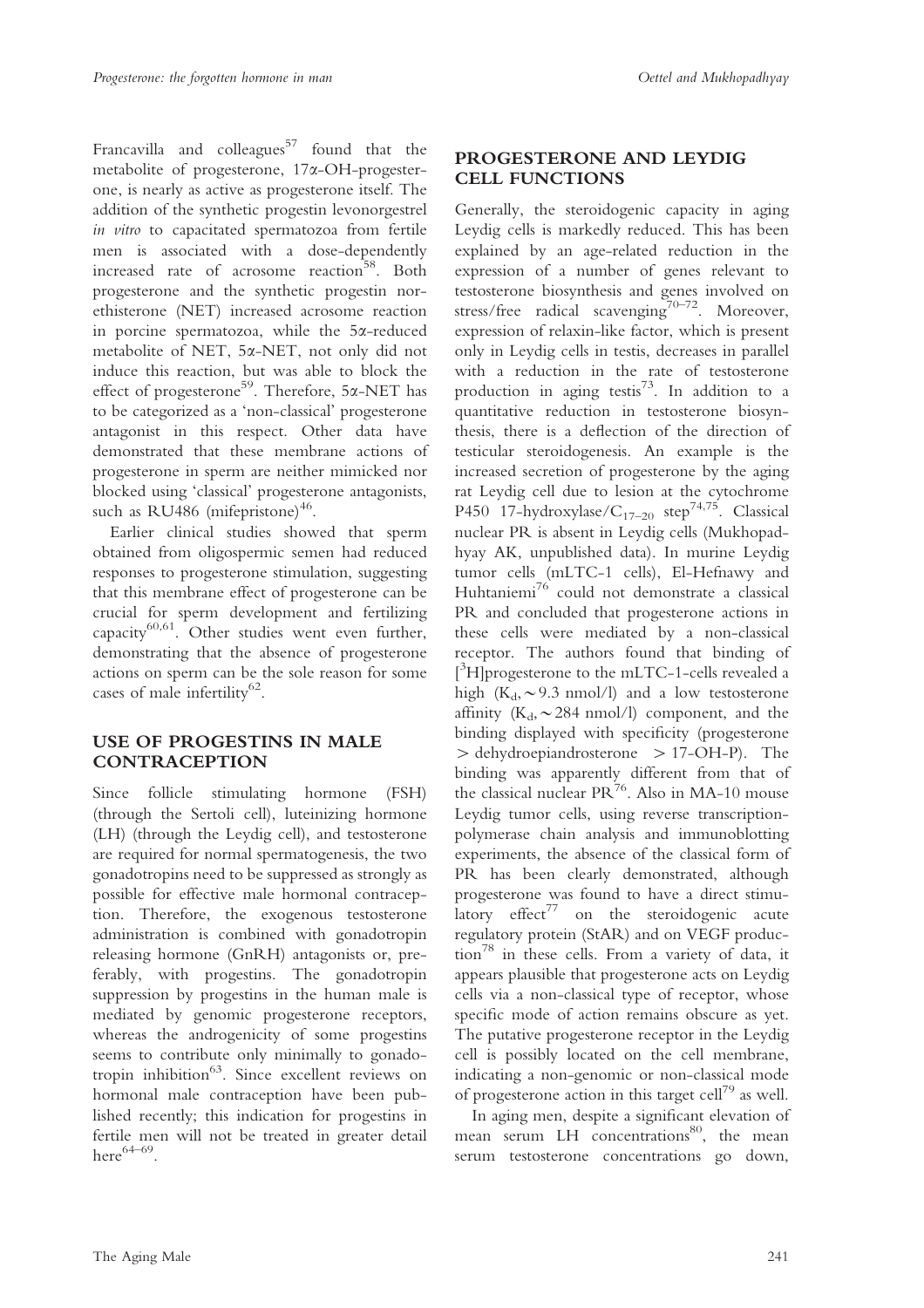indicating an increased LH insensitivity of Leydig cells or a reduction of the number of Leydig cells. Interestingly enough, incubation of Leydig cells with progesterone inhibits the expression of the promoter for the LH receptor gene<sup>75</sup>. In a detailed study, Pirke and co-workers<sup>81</sup> reported that testosterone and its precursors decreased in the testicular tissue of old men. In contrast, progesterone and 17a-hydroxyprogesterone increased in relation to testosterone in the testicular tissue and in the spermatic vein of old men. Therefore, it is conceivable that a local increase in testicular progesterone concentration may have a detrimental effect on Leydig cell function<sup>75</sup>. A reduced expression of LH receptor may make the Leydig cells in aging testis refractory to LH action. Therefore, it would be logical to consider increasing testosterone secretion in older men with antiprogestins, which may ameliorate the action of increased progesterone in aging testes. This caused us to investigate the effects of progestins and antiprogestins on the testosterone secretion of isolated rat Leydig cells. It is well established that steroidogenesis in Leydig cells is regulated by LH/human chorionic gonadotropin (hCG) via the second-messenger cAMP signal transduction pathway<sup>82</sup>. Therefore, we additionally used the intracellular cAMP levels as a marker of steroidogenesis. Initially, we observed a higher rate of progesterone production by isolated Leydig cells from aged Wistar rats, compared to young ones, with and without stimulation by 8 Br-cAMP or hCG (Figure 2). This was compatible with the observations of Pirke and coworkers<sup>81</sup> in aging human testis (see above). When cells were preincubated with the progestin antagonist mifepristone (RU 486), we found a dose-related increase in testosterone production (Table 1). After that, we investigated several other antiprogestins as well as progestins in this in vitro system. All steroids had in common was that they showed 'classical', genomic agonistic or antagonistic activities. They had all been screened previously in the same pharmacological model, the so-called McPhail assay (transformation of the estrogen-primed rabbit endometrium). The findings regarding the influence on the steroid biosynthesis of Leydig cells were very heterogeneous, indicating that conventional screening and selection for 'classical' antiprogestins are not sufficient for specific manipulation of testosterone

biosynthesis in Leydig cells. Sometimes, U-shaped dose–response curves were seen. All things considered, 'classical' screened progestins or antiprogestins have an insufficient influence on Leydig cell function. For the non-classical PR, there is probably a need for a new class of agonists or antagonists different from those which are known to act on the classical PR.

# PROGESTERONE AND THE PROSTATE

It has been suggested that prostate cancer cells can survive in an androgen-deprived milieu by using estrogens for their own growth $83$ . Since the PR is a widely accepted marker for a functional estrogen receptor pathway, the evidence of elevated PR concentrations in metastatic and androgen-insensitive adenocarcinomas is considered as proof of a continuing steroid metabolism directed to estrogens. The observed increasing activity of  $17\beta$ -hydroxysteroid dehydrogenase type 7 (17HSD7) could lead to the increased intracellular production of  $17\beta$ estradiol during disease progression $84$ . In primary tumors, the PR was detectable in 36% of primary Gleason grade 3; 33% of primary Gleason grade 4, and in 58% of primary Gleason grade 5 tumors. None of the 41 primary tumors investigated revealed a significant PR expression in more than 50% of tumor cells. Conversely, moderate to strong receptor expression was observed in 60% of metastatic lesions. Irrespective of grades and stages, the presence of the PR was invariably associated with high steady-state levels of  $ER\alpha$  mRNA<sup>85</sup>.

Kumar and colleagues<sup>86</sup> found that cytosolic PR was detectable in all cases of benign prostatic hypertrophy (BPH) as well as in all cases of prostatic carcinoma. In contrast to this, three other groups observed a higher expression of PR in BPH than in prostate cancer $87-89$ . This raises the question whether progesterone or PR may play an independent role in the etiology of BPH or prostate cancer. Chlormadinone acetate (CMA) and its derivatives cyproterone acetate and TZP-4238 (Osaterone) are steroidal progestins with strong antiandrogenic properties, which are sometimes used in the medical management of human BPH or prostatic carcinoma. The atrophic effects on human BPH have been reported by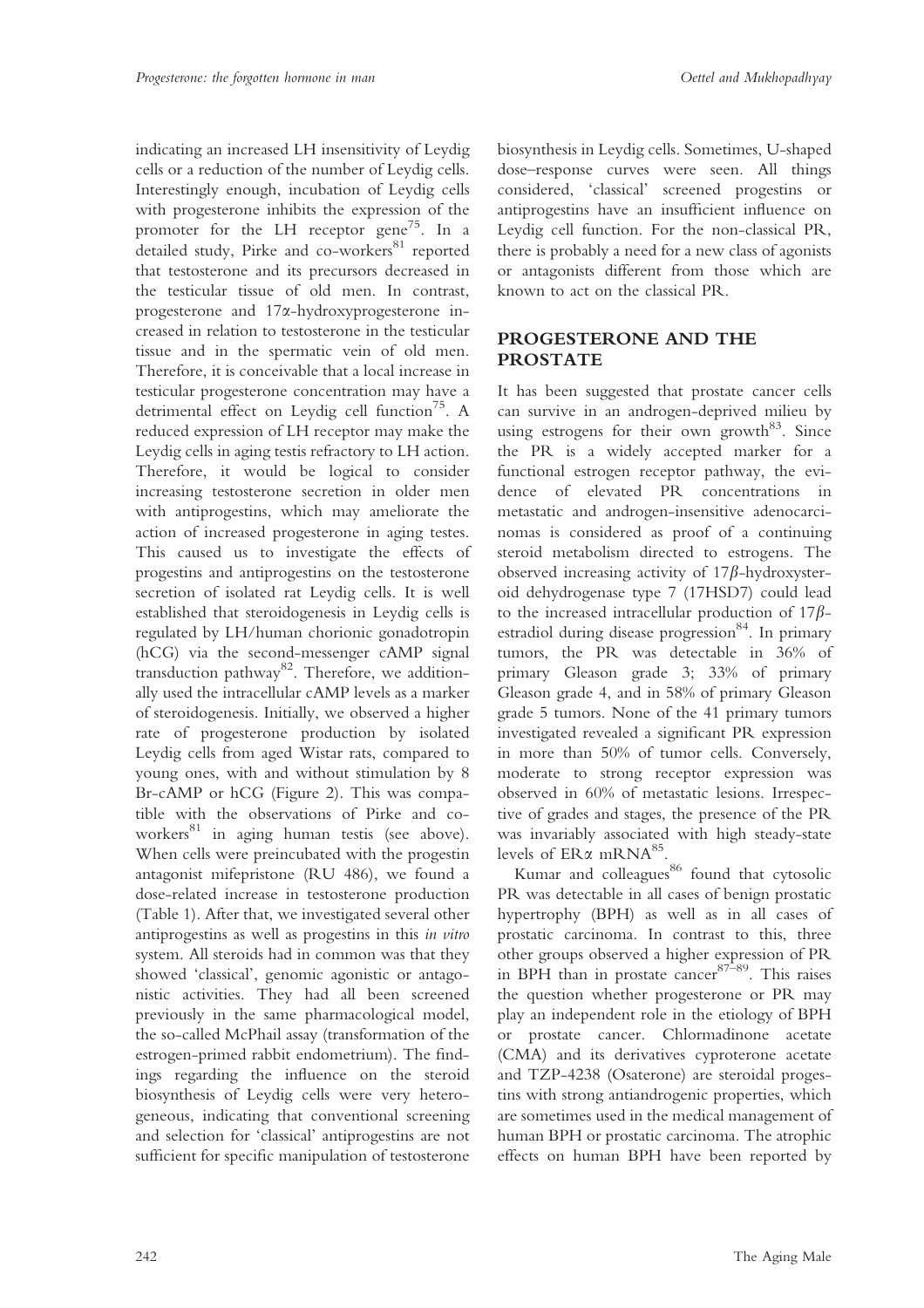

Figure 2 Progesterone secretion by isolated Leydig cells from young and old Wistar rats with or without stimulation by 8 Br-cAMP or hCG. Note the increased progesterone secretion from Leydig cells of aged rats

Table 1 The influence of different progestins administered postnatally on sexual behavior of male Wistar rats. Daily administration of 0.5 mg progestin from day 1 to day 14. Apomorphine (A) was given 10 min prior to mating period (0.1 mg/kg b.w. subcutaneously)

| Treatment                   | Number of males | Number of mounts on one female (ovariectomized and estradiol- and<br>progesterone-substituted) over a 30-min observation period |
|-----------------------------|-----------------|---------------------------------------------------------------------------------------------------------------------------------|
|                             |                 |                                                                                                                                 |
| Vehicle/control             | 9               | 26.4                                                                                                                            |
| Vehicle' control $+$ A      | 8               | 29.3                                                                                                                            |
| Progesterone                | 6               | $17.1*$                                                                                                                         |
| Progesterone $+$ A          | 6               | 20.0                                                                                                                            |
| Chlormadinone acetate       |                 | 31.2                                                                                                                            |
| Chlormadinone acetate $+$ A |                 | 38.8                                                                                                                            |
| Levonorgestrel              | 6               | $3.0*$                                                                                                                          |
| Levonorgestrel $+$ A        | 6               | $3.8^{\dagger}$                                                                                                                 |
| Dienogest                   |                 | $6.9*$                                                                                                                          |
| Dienogest $+$ A             |                 | $9.2**$                                                                                                                         |

\*Significantly different to the corresponding control group ( $p < 0.05$ );  $\dagger$  significantly different to the respective group alone

several authors. In the prostate cell, these progestins are reported to inhibit the cellular uptake of testosterone and the binding of androgen to its receptor, and to decrease the level of androgen receptors (ARs). The antiandrogenic mechanism has been evaluated biochemically, for example, on the basis of the AR

content and the steroid 5a-reductase activity in the prostate. The reduction of volume of BPH may be due to shrinkage of both glandular and stromal compartments in the prostate tissue $90-95$ .

On the other hand, Tassinari and colleagues<sup>96</sup> observed rapid progression of advanced 'hormone-resistant' prostate cancer during palliative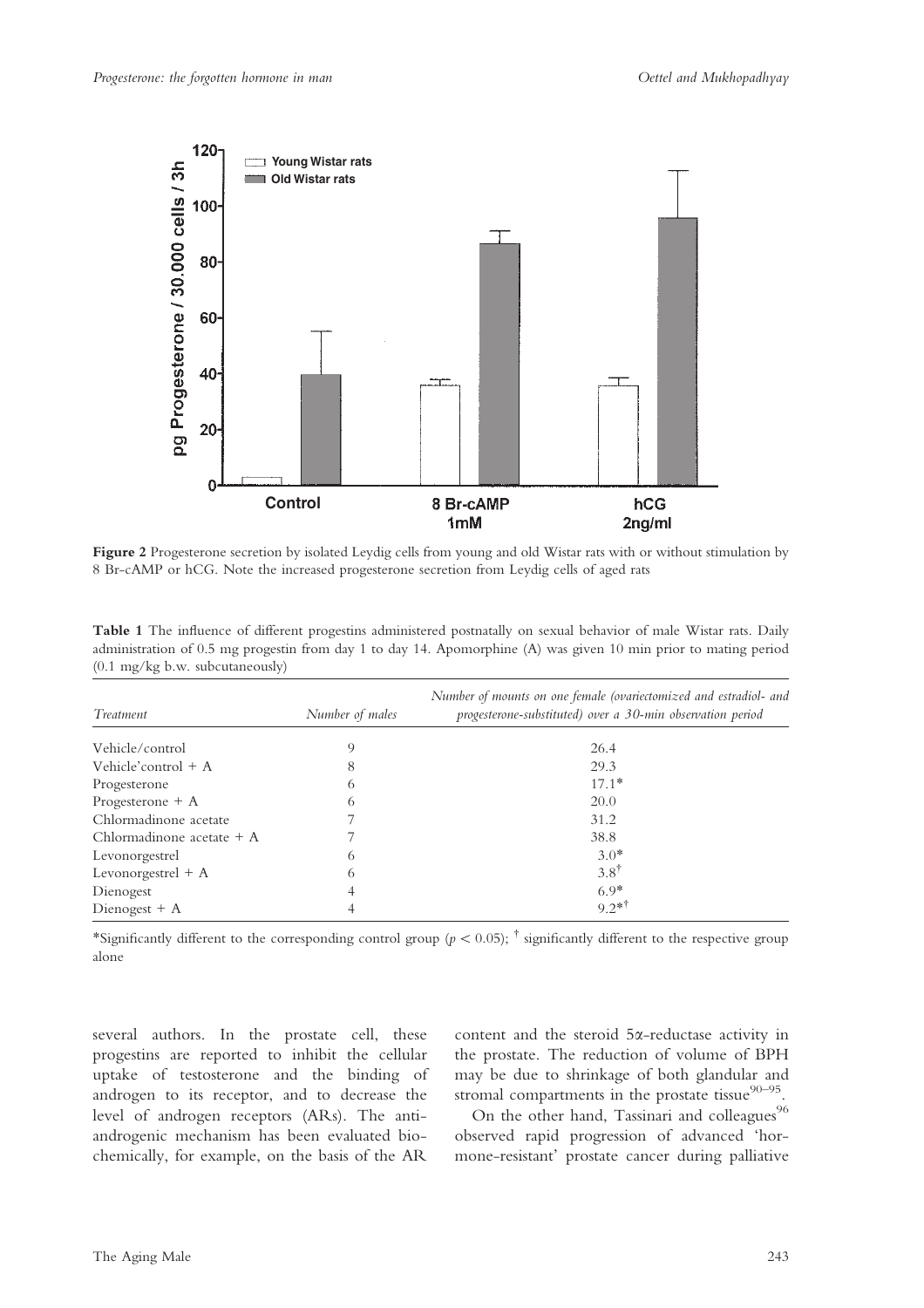treatment with progestins for cancer cachexia. This brings up the question of the sense of antiprogestin treatment of prostate disorders. In vitro, pretreatment with the antiprogestin mifepristone overcomes the resistance of prostate cancer cells to tumor necrosis factor a-related apoptosis-inducing ligand (TRAIL)<sup>97</sup>. Mifepristone is a potent antiandrogen with minimal androgen agonistic activity. Compared with other known antiandrogens, mifepristone is a very strong inducer of the interaction between androgen receptor and its co-repressors NCoR and SMRT, and, therefore, could be used as a selective receptor modulator. In view of the unique molecular, pharmacological profile of this antiprogestin, a phase II trial of mifepristone for treatment of progressive prostate cancer seems justified<sup>98</sup>.

# OTHER TUMORS

The interrelations between progesterone, PR, and several tumors within the CNS have been of interest for a long time. Progesterone may be involved in the regulation of the growth and development of neurogenic tumors via PR, especially in the inhibition of tumor proliferation via PR-A. Whereas PR-A and PR-B were expressed in equal amounts in meningiomas, in astrocytic tumors and Schwannomas, PR-B was the predominant isoform compared with PR-A. Additionally, there was a statistically significant inverse correlation between PR-A and the proliferation index in meningiomas and astrocytic tumors<sup>99,100</sup>. ER expression is lost or reduced in non-malignant meningiomas, whereas loss of PR expression is an indicator of increased apoptosis and early recurrence<sup>101</sup>. A case report indicated that prolonged therapy with the progestin megestrol acetate could promote the growth of benign intracranial meningioma<sup>102</sup>. Therefore, it is not a surprise that Eid and colleagues in  $2002^{97}$ announced a phase III clinical study with the antiprogestin mifepristone (RU486). Unfortunately, at present, nothing is published about the outcome of this study.

McLaughlin and  $Jacks^{103}$  found that the majority (75%) of neurofibromas express PR, whereas only a minority (5%) express ER. Within neurofibromas, PR was expressed by non-neoplastic tumor-associated cells and not by

neoplastic Schwann cells. The authors hypothesize that progesterone may play an important role in neurofibroma growth and suggest that antiprogestins may be useful in the treatment of this tumor.

 $17\beta$ -Hydroxysteroid dehydrogenase type 2 (17HSD type 2) is a member of the short-chain dehydrogenases/reductases (SDR) enzyme family. Substrate specificity for the enzyme shows that it efficiently converts  $17\beta$ -estradiol, testosterone and 5a-dihydrotestosterone into their corresponding inactive 17-ketoforms, thereby decreasing the influence of sex steroids on various target tissues and organs. On the other hand, it also converts 20a-hydroxyprogesterone to active progesterone and is expressed in the surface and foveolar epithelium of normal gastric mucosa and in the duodenum. Gender did not have an effect on epithelial expression, but 17HSD type 2 mRNA expression decreased with increasing age. Chronic gastritis was associated with decreased expression. Regenerating epithelium close to ulcers and active gastritis showed upregulation. Type I intestinal metaplasia also showed up-regulation, while type III metaplasia and gastric cancer showed decreased expres $sion<sup>104</sup>$ . On the other hand, no literature about PR expression in different compartments of the human gastrointestinal tract is available to date. Using bovine samples, PR mRNA was not abundant in the stomach and guts. Interestingly, under these conditions, PR seems not to be estrogen-dependent<sup>105</sup>. Wu and colleagues<sup>106</sup> found, in 122 male patients with gastric adenocarcinoma, that the serum progesterone levels were significantly higher than in the male control group  $(0.26 \pm 0.26 \text{ vs. } 0.14 \pm 0.11 \text{ ng/ml})$ . Patients with presurgical serum progesterone levels  $> 0.26$  ng/ml survived for significantly shorter periods than those with levels  $\leq 0.26$  ng/ml.

# PROGESTERONE AND THE CENTRAL NERVOUS SYSTEM

In the 1980s, Baulieu and co-workers<sup>107</sup> demonstrated that some steroids, such as the precursor of progesterone, pregnenolone (PREG), DHEA and their sulfates, are present in higher concentrations in the brain than in blood and are synthesized de novo in the CNS (e.g. by astrocytes, oligodendrocytes, neurons)<sup>108</sup>. Such steroids are now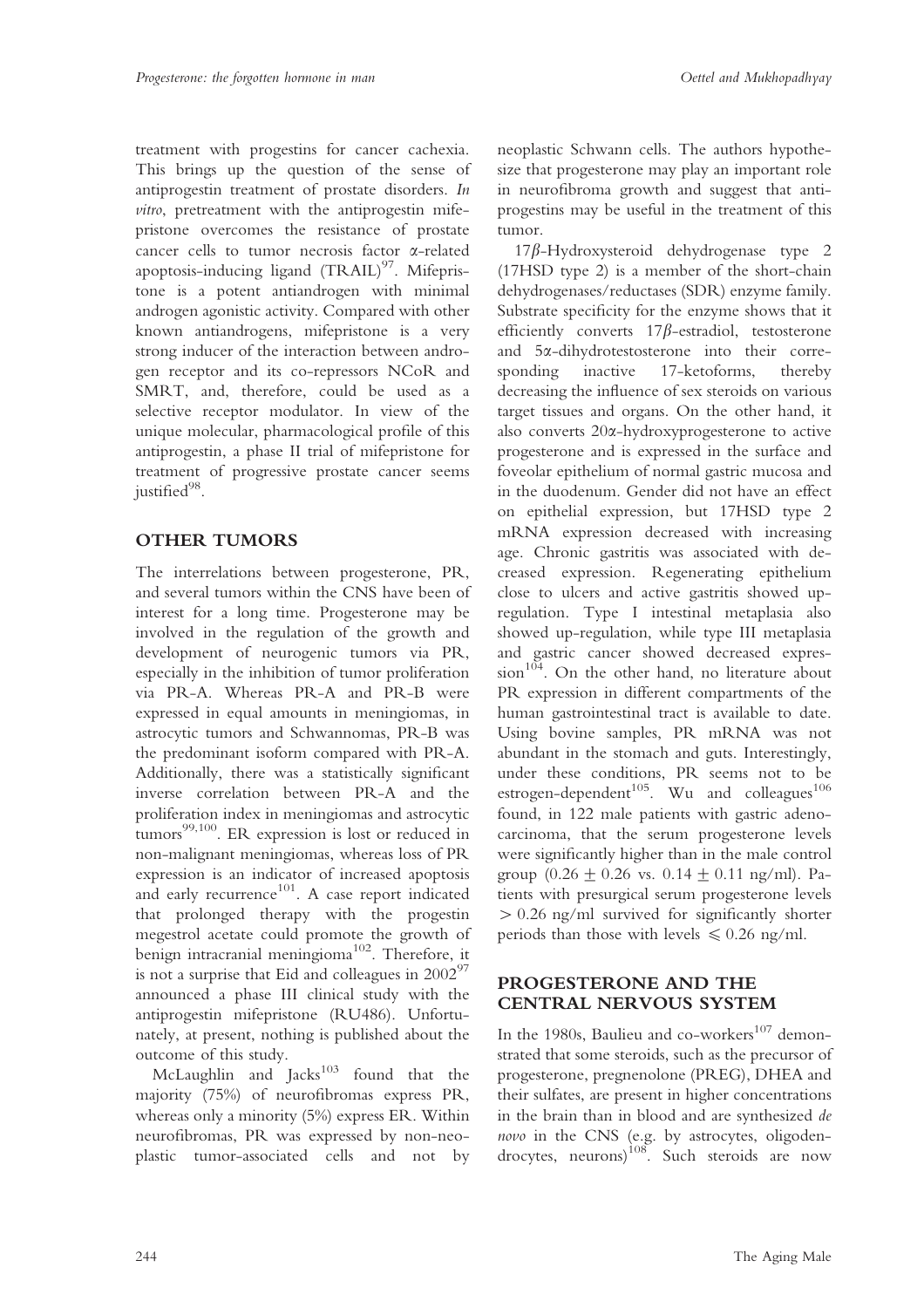universally referred to as neurosteroids. They act as modulators of several neurotransmitter receptors ( $\gamma$ -aminobutyric acid<sub>A</sub>, N-methyl-Daspartate, and  $\delta$ 1 receptors), either as stimulators or inhibitors, and are involved in learning and memory performance. The biosynthesis of the neurosteroids in glial cells starts with cholesterol, which is first converted to PREG, progesterone, 5a-pregnane-3,20-dione (5aDH-PROG or 5a-DHP) and then to 3a-hydroxy-5a-pregnane-20 one (3a,5a-TH-PROG) or 3a,5a-THP or allopregnanolone<sup>109,110</sup>. 5 $\alpha$ -Reductase type II, one of the two  $5\alpha$ -reductase isoforms, is thought to be a key enzyme in the generation of neuroactive steroids in the brain, particularly allopregnanolone. The gene expression of 5a-reductase type II in the brain is transcriptionally regulated by progesterone<sup>111</sup>. It could be that estrogens induce directly the de novo synthesis of progesterone in astrocytes<sup>112</sup>. In adult rats, neuroactive derivatives of progesterone (i.e. dihydroprogesterone, allopregnanolone) exert direct effects on adult neurogenesis, strongly affecting both neuroblasts and astrocytes of the subependymal layer<sup>113</sup>.

Steroids can influence neuronal function through 'classical' binding to cognate intracellular receptors, which may act as transcription factors in the regulation of gene expression. Receptors for gonadal steroids have been identified in several brain areas: amygdala, hippocampus, cortex, basal forebrain, cerebellum, locus ceruleus, mid-brain rafe nuclei, glial cells, pituitary gland, hypothalamus, and central gray matter<sup>114</sup>. These intracellular steroid hormone receptors have often been considered to be activated solely by cognate hormone. However, during the past decade, numerous studies have shown that the receptors can be also activated by neurotransmitters and intracellular signaling systems, through a process that does not require hormone<sup>115</sup>.

Neuroactive steroids not only modify neuronal physiology, but also intervene in the control of glial cell function<sup>110,116</sup>. In addition, certain neuroactive steroids modulate ligand-gated ion channels via non-genomic mechanisms. Especially distinct 3a-reduced metabolites of progesterone are potent positive allosteric modulators of  $\gamma$ -aminobutyric acid type A (GABA<sub>A</sub>) receptors. However, progesterone itself is also an allosteric agonist of the  $GABA_A$  receptor<sup>117</sup> and, in addition to this, it may act as a functional

antagonist at the 5-hydroxytryptamine type 3 (5- HT3) receptor, a ligand-gated ion channel, or certain glutamate receptors. There is evidence that neurosteroids interact allosterically with ligand-gated ion channels at the receptor membrane interface. On the other hand, 3a-reduced neuroactive steroids, too, may regulate gene expression via the PR after intracellular oxidation into 5a-pregnane steroids. Animal studies have shown that progesterone is converted rapidly into GABAergic neuroactive steroids in vivo. Progesterone reduces locomotor activity in a dosedependent fashion in male Wistar rats. Moreover, progesterone and 3a-reduced neuroactive steroids produce a benzodiazepine-like sleep EEG profile in rats and humans. In extremely low concentrations, sulfated neurosteroids, such as PREG sulfate, can regulate learning and memory. Femtomolar doses of PREG sulfate infused into the ventricles of mice could enhance memory<sup>118</sup>. In a presynaptic mode of action, PREG sulfate also increases the spontaneous glutamate release via the activation of a presynaptic  $G_{i/\alpha}$ -coupled  $\delta$ receptor and an elevation in intracellular  $Ca^{2+}$  $levels<sup>119</sup>$ . In men receiving androgen ablation therapy for prostate cancer, treatment with the progestin medroxyprogesterone acetate (MPA) may be an effective and well-tolerated option for the alleviation of hot flushes $^{120}$ .

Animal studies have shown neuroprotective effects for progesterone, which protects, for example, against necrotic damage and behavioral abnormalities caused by traumatic brain injury, e.g. by increasing the activity of antioxidative catalase or by modifying the microtubuleassociated protein-2 content<sup>109,121-124</sup>. In this context, progesterone and allopregnanolone inhibited cell death and cognitive deficits, including recovery of select behaviors after a contusion of the rat pre-frontal cortex<sup>125,126</sup>. Progesteronemediated neuroprotection has also been reported in peripheral nerve and spinal cord injury<sup>127</sup>. Furthermore, inhibition of 3a-hydroxysteroidoxidoreductase (3a-HSOR) by the progestin medroxyprogesterone acetate resulted in enhanced synaptic and extrasynaptic GABAA receptor-mediated inhibition of neurotransmission in the dentate gyrus but not in the CA1 region in the hippocampus, also indicating a regionally dependent manner of neurosteroid  $\arctan^{128}$ .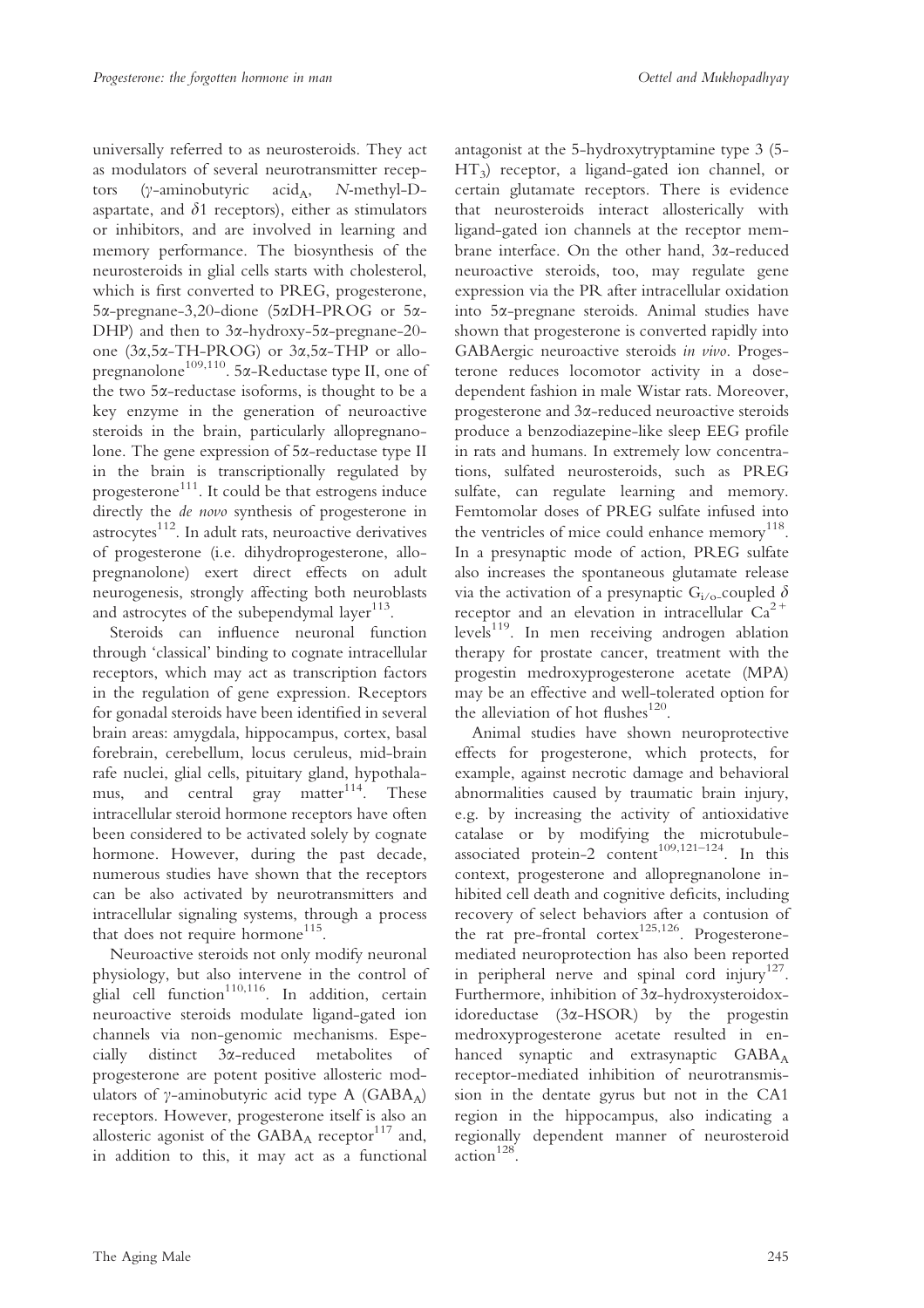Recent observations have indicated that both the central nervous and the peripheral nervous system are able to synthesize neurosteroids. After cryolesion of the male mouse sciatic nerve, blocking the local synthesis or action of progesterone impairs remyelination of the regenerating axons, whereas administration of progesterone to the lesion site promotes the formation of new myelin sheaths<sup> $110,129$ </sup>. Neuroactive steroids are able to reduce aging-associated morphological abnormalities of myelin and aging-associated myelin fiber loss in the sciatic nerve<sup>130</sup>. Two important proteins are expressed by myelin of peripheral nerves, the glycoprotein (Po; controlled by progesterone via PR) and the peripheral myelin protein 22 (PMP-22; controlled by allopregnanolone via  $GABA_A$  receptor<sup>127,131–133</sup>). Systemic progesterone administration resulted in a partial reversal of the age-associated decline in CNS remyelination following toxin-induced demyelination in male rats $134$ . On the other hand, the Charcot-Marie-Tooth disease (CMT-1A) – the most common inherited neuropathy – is associated with overexpression of PMP-22. In a transgenic model for CMT-1A with male rats, daily administration of progesterone elevated the steady-state levels of PMP-22 and myelin protein zero (Mpz) in the sciatic nerve, resulting in enhanced Schwann cell pathology and a more progressive clinical neuropathy. In contrast, administration of the antiprogestin mifepristone reduced overexpression of PMP-22 and improved the CMT phenotype $135$ .

Neuroactive steroids affect a broad spectrum of behavioral functions through their unique molecular properties and may represent a new treatment strategy for neuropsychiatric disorders. The background is that both the genomic and the non-genomic effects of progesterone and reduced progesterone metabolites in the brain may contribute to the pathophysiology of psychiatric disorders and the mechanisms of action of antidepressants.

In major depression, there is disequilibrium of 3a-reduced neuroactive steroids, which can be corrected by treatment with antidepressant drugs. Neuroactive steroids may further be involved in the treatment of depression and anxiety with antidepressants in patients during ethanol withdrawal. A deregulation in concentrations of the neurosteroids allopregnanolone and 3a,5a-tetrahydrodeoxycortico-sterone (3a,5a-TH DOC) has been found in depressed patients. Indirect genomic (allopregnanolone) and non-genomic (allopregnanolone and DHEA) mechanisms are involved in the neurosteroidogenic pathophysiology of depression. The neurosteroid levels in depressive patients normalize following treatment with selective serotonin uptake inhibitors. Additionally, studies in patients with panic disorder suggest that neuroactive steroids may also play a role in modulating human anxiety $136-138$ .

Furthermore, blood concentrations of progesterone are significantly lower in catamenial epilepsy patients compared to non-epileptic controls. Over 60 years ago, Selye in  $1942^{139}$ demonstrated that progesterone protected animals against pentylenetetrazol-induced seizures. Ciriza and colleagues $140$  showed that the protective effect of progesterone against kainic excitotoxicity in vivo in rats is also mediated by the  $5\alpha$ -reduced metabolites of progesterone. Chronic slow spikeand-wave discharges (SSWDs) induced by the cholesterol synthesis inhibitor AY9944 in Long Evans rats were exacerbated by the administration of both progesterone and allopregnanolone. This effect was not blocked by mifepristone $141$ .

Cyclic natural progesterone administration may lessen the seizure frequency in women with catamenial seizure exacerbation. Under clinical conditions, the progesterone-efficacy can be diminished by the concomitant administration of the 5a-reductase inhibitor finasteride, indicating that 5a-reduced metabolites rather than progesterone itself are responsible for improved seizure control. In contrast to convulsive epilepsy, progesterone seems to aggravate absence seizures<sup>142,143</sup>. Interestingly, the antiprogestin mifepristone failed to affect the electroconvulsive threshold or the efficacy of antiepileptic drugs in maximal electroshock in mice<sup>144</sup>.

Although progesterone is relatively well tolerated, certain hormonal side-effects, such as disturbances of the mineral balance due to the metabolism of progesterone to desoxycorticosterone or (perhaps) breast tenderness, may occur. The short half-life makes it inconvenient to administer to men. Neurosteroid analogs that do not mimic progesterone's genomic actions and have improved pharmacokinetic properties may overcome these drawbacks (for a review see references<sup>138,145,146</sup>).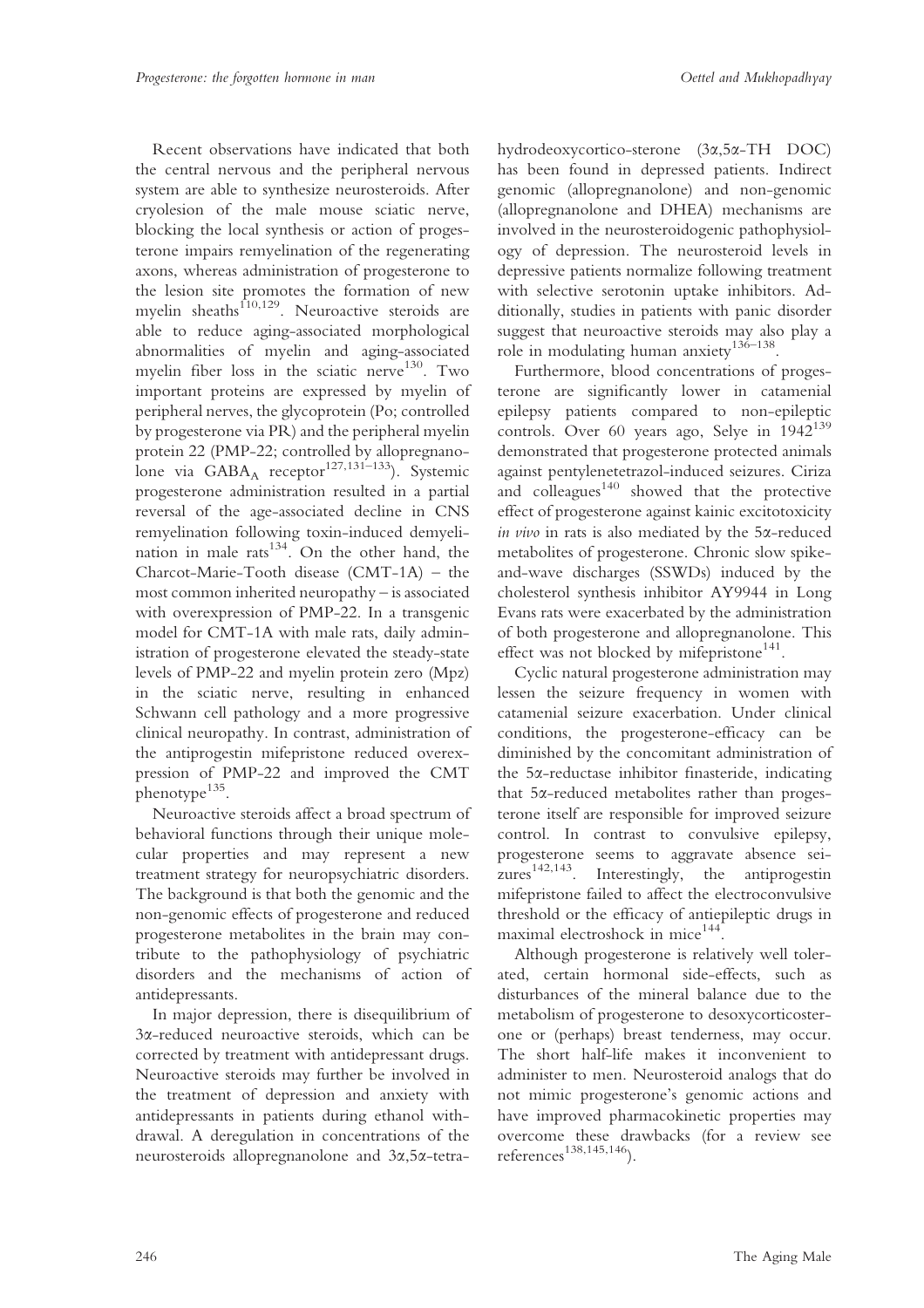# PROGESTERONE AND SLEEP

Intramuscular injection of 200 mg progesterone produces mild sedative-like effects in men and women 147. A single oral administration of 300 mg micronized progesterone at 21.30 induced a significant increase in the amount of nonrapid eye movement (non-REM) sleep in nine healthy male volunteers. The EEG spectral power during non-REM sleep showed a significant decrease in the slow wave frequency range (0.4– 4.3 Hz), whereas the spectral power in the higher frequency range ( $> 15$  Hz) tended to be elevated. Some of the observed changes in the sleeping pattern and sleep-EEG power spectra are similar to those induced by agonistic modulators of the GABAA receptor complex and appear to be mediated in part by the conversion of progesterone into its GABA-active, 5a-reduced metabolites<sup>148</sup>. The oral administration of progesterone at the same dosage and at the same time (300 mg in the evening) produced no consistent effects on attention performance. Thus, dosages of progesterone that are sufficient to modulate sleep in men are not likely to exert sedative hangover  $effects<sup>149</sup>$ . It seems that only progesterone including its 5a-reduced metabolites is involved in positive sleep regulation, whereas, in contrast to this, the synthetic progestin megestrol acetate reduces REM sleep<sup>15</sup>

# PROGESTERONE AND SEXUAL FUNCTION

Administering various progestins, including progesterone, to male rats postnatally (critical hypothalamic differentiation phase), we found that some progestins (progesterone, levonorgestrel and dienogest) were able to reduce mating activities. In the case of levonorgestrel and dienogest, the additional application of apomorphine 10 min prior to the 30-min mating periods caused only a marginal improvement of sexual activity, indicating a more peripheral effect of inhibition of mounting behavior by progesterone and selected progestins. These experimentalpharmacological results also substantiate what we already know from a variety of clinical observations that a progestin is not a progestin. For example, the progestin with distinct antiandrogenic action, chlormadinone acetate, was

unexpectedly ineffective in our model, indicating that the influence of progestins on the maturation of the hypothalamus is independent of given antiandrogenic effects (Table 1).

The antiandrogenically acting progestins MPA and CPA are widely used in Europe and in the USA for the treatment of deviant behavior of male sex offenders. Given orally in a high dosage or intramuscularly as weekly injections of 200– 600 mg, the two progestins have been reported to reduce a variety of paraphilias, including pedophilia, incest, sadism and rape<sup> $4,5$ </sup>. Interestingly, testosterone and sexual experience increase the levels of plasma membrane binding sites for progesterone in the male rat brain<sup>151</sup>. In this context, the down-regulation of sex hormone receptors, including PR, in the aging rat penile crura is associated with erectile dysfunction<sup>152</sup>.

# PROGESTERONE AND THE RESPIRATORY SYSTEM

Hasselbach recognized progesterone's potential role in the regulation of ventilation already in 1912153,154, when he reported hyperventilation in pregnant women. Moreover, he found that women also hyperventilate during the luteal phase of the menstrual cycle. Consequently, these cyclic breathing variations disappear in postmenopausal women<sup>155</sup>. A direct effect of progesterone is suggested here, because the concentrations of progesterone in the rat lung are much higher than those of the progesterone metabolites; the P/P metabolites ratio is  $6:1^{156}$ . PR-A is the predominant progesterone receptor isoform in the rat lung, in an A : B ratio of  $2:\overline{1}^{157}$ . The classical PR is also present in the mouse fetal lung tissue and reveals distinct developmental profiles, with the highest expression during the prenatal period<sup>158</sup>.

Logically, synthetic progestins (MPA and chlormadinone acetate, CMA) have also been used for respiratory stimulation in men, mainly within the management of chronic obstructive pulmonary disease (COPD). Clinical studies have reported some improvement in blood gas levels and in number or duration of apneic and hypopneic events (for a review, see reference 159). A recent publication underlines the usefulness of another progestin, megestrol acetate (MGA), for selected patients with COPD<sup>160</sup>.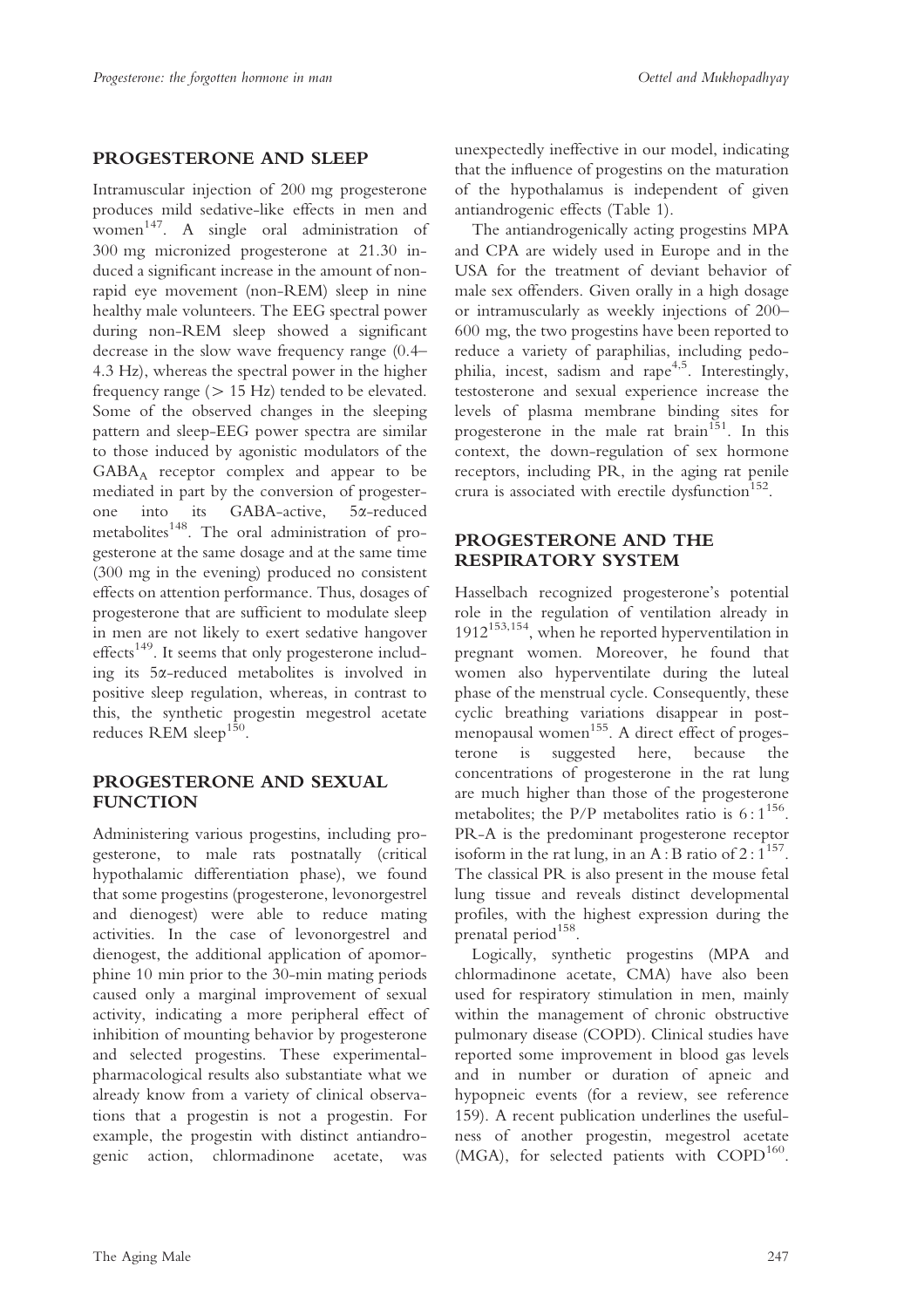Also, the combination of the carbonic anhydrase inhibitor acetazolamide with either CMA or MPA seems to be effective for the treatment of  $COPD<sup>161,162</sup>$ 

# MISCELLANEOUS

Here, we will discuss briefly the renal action of progesterone, the influence of progestins on kidney, the cardiovascular system, some effects of progesterone on the adipose tissue metabolism, and, finally, the clinical use of progestins for stimulating weight gain in men.

The kidney is one of the sites in the body expressing progesterone receptors, as reported in various studies. The incubation of rabbit proximal tubules with progesterone had no influence on the  $Ca^{2+}$  or  $Na^{+}$  transport by brush border membrane vesicles. By contrast, the hormone significantly increased the  $Ca^{2+}$  and decreased the  $Na<sup>+</sup>$  uptake by the distal tubule luminal membranes. These effects were significant following 1 min of incubation. Finally,  $10^{-11}$  mol/l progesterone also enhanced the  $Ca^{2+}$  uptake by distal tubules-membranes through a direct nongenomic mechanism $^{163}$ . In the same context, the group of W. Oelkers<sup>164</sup> found enhanced downstream metabolism of progesterone in human kidney. This may be the mechanism responsible for the protection of the mineralocorticoid receptor (MR) from the antimineralocorticoid action of progesterone, by which water balance is maintained.

As far as we know, the influence of progesterone or progestins on the hemostatic system in men has been described in only one publication. A single intramuscular 200-mg dose of the depot-progestin norethindrone enanthate (NET-EN) alone to seven healthy white men, aged 28–38 years, led to a significant suppression of serum free and total testosterone and of serum  $17\beta$ -estradiol on day 14 post injectionem. There was a marked shift in hemostatic parameters with increasing levels of Factor XIIc, fibrinogen, antithrombin,  $F1 + 2$ , and plasmin- $\alpha_2$ -antiplasmin complex (PAP), whereas levels of Factors VIIc and VIIa decreased<sup>165</sup>. The intravenous infusion of progesterone dilated mesenteric, renal, and iliac circulations in pigs. This dilatative effect on the arteries was inhibited by N-nitro-L-arginine methylester (NAME), indicating the involvement of NO-dependent mechanisms<sup>166</sup>. Plasma membrane-bound PR in vascular endothelial cells may regulate the non-genomic actions of progesterone<sup>167,168</sup>. Additionally, progesterone at physiological concentrations inhibits the cell proliferation in cultures of aortic smooth muscle cells<sup>169</sup> in a dose-dependent manner.

Progesterone acts as an antiglucocorticoid in adipose tissue in vivo. When progesterone was given concomitantly, the glucocorticoid effects of dexamethasone on adipose tissue mass, lipolytic activity, and lipolysis were blocked $37$ . The expression of each adrenergic receptor (AdR) subtype gene is distinctly regulated by sex hormones (naturally besides norepinephrine) in brown adipocytes. Testosterone-treated cells had lower lipolytic activity and increased expression of antilipolytic receptors  $\alpha_{2A}$ -AdR. Both 17 $\beta$ estradiol and progesterone decreased  $\alpha_{2A}$ -AdR expression and  $\alpha_{2A}/\beta_3$ -AdR protein ratio, but progesterone had a higher potency than  $17\beta$ estradiol, increasing  $\beta$ -AdR levels, mainly  $\beta_3$ -AdR expression, and enhancing lipolysis stimulated by norepinephrine<sup>170</sup>. The uncoupling protein 1 (UCP1) is the main mediator of brown adipose tissue (BAT). Progesterone stimulated in vitro the norepinephrine-stimulated UCP1 mRNA expression at very low concentrations  $(10^{-9}$  mol/l). Surprisingly, the antiprogestin and antiglucorticoid mifepristone (RU486) acted in this model as a progesterone agonist,strengthening the progesterone activity<sup>171</sup>. This observation possibly indicates that the effects of progesterone on adipose tissue are non-genomically mediated.

The synthetic progestin, megestrol acetate (MGA), is used clinically to treat a reduction in appetite and weight loss in AIDS and cancer patients and in elderly people who are underweight $172-174$ . However, the composition of the body mass gained with MGA in AIDS and cancer patients has been shown to be predominantly or entirely fat. This may be due to the reduction in serum testosterone associated with MGA ingestion. Lambert and colleagues $175$  performed a randomized, controlled, clinical trial with 30 older men (body mass index  $<$  25) and found that the progestin (800 mg/day administered orally over 12 weeks) depressed serum testosterone levels greatly, reduced the thigh-muscle cross-sectional area, and enhanced the thigh-fat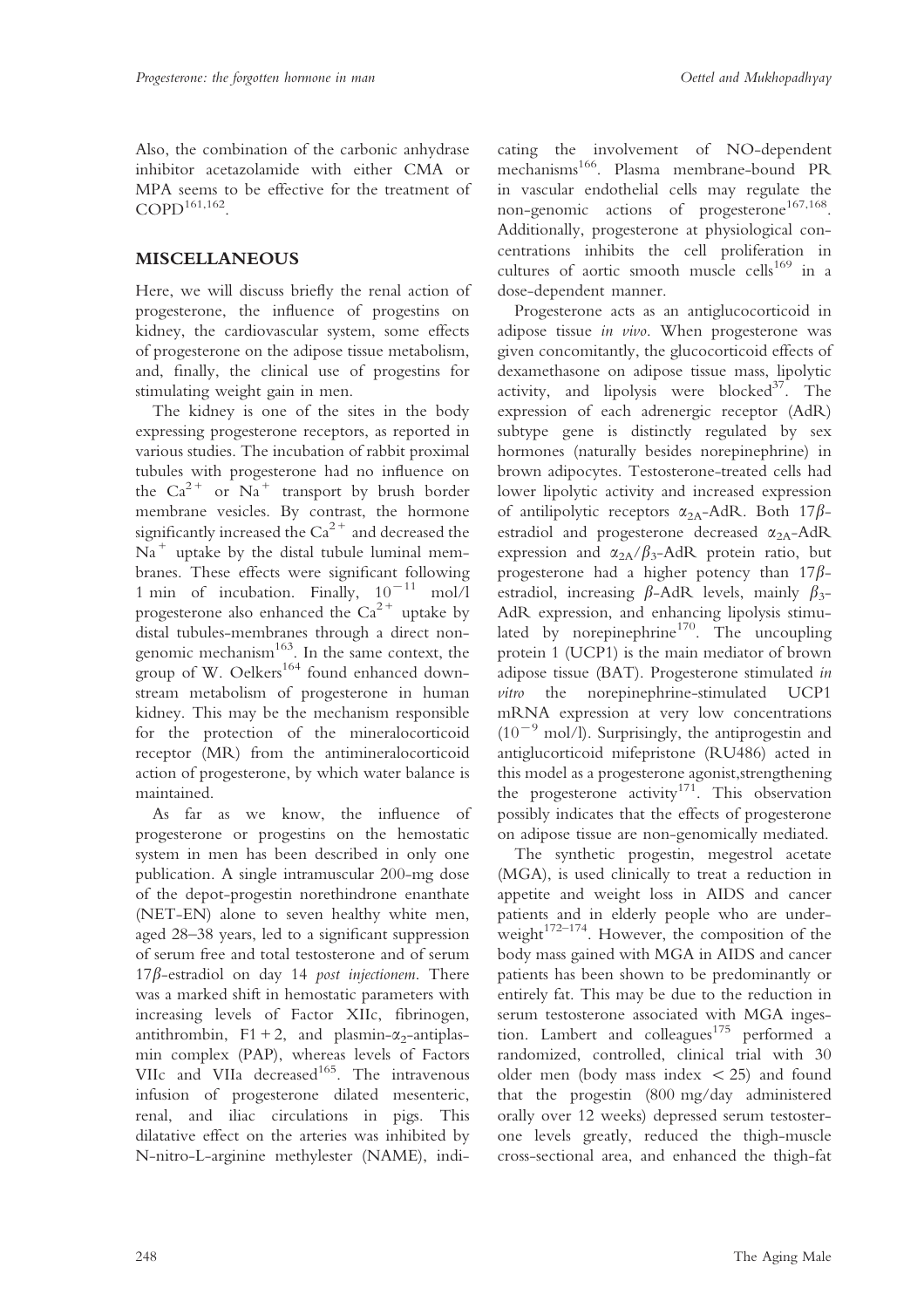cross-sectional area. Despite a significant weight gain, MGA appears to have an anti-anabolic effect on muscle size, even when it is combined with testosterone replacement. However, when the progestin administration was combined with resistance exercise, the total body muscle strength was significantly increased. However, in a MGA therapy, the possibility of an induction of adrenal insufficiency should always be taken into account as a serious side-effect $176$ .

Finally, there are some unclear relationships between serum progesterone and certain physiological or pathological conditions. For example, the serum  $Mg^{2+}$  concentration in young healthy men was directly and significantly related to the progesterone level, and the  $Ca^{2+}/Mg^{2+}$  ratio was inversely related to the serum progesterone  $level<sup>14</sup>$ . At the end, serum progesterone concentrations were elevated significantly in HIVpositive men at different stages of their disease<sup>177</sup>. In this context, there are positive correlations between serum ACTH and progesterone le $vels<sup>178</sup>$ .

# CONCLUDING REMARKS

Is progesterone the forgotten hormone in men? To answer this question, we have three possibilities to explain the physiological role of this steroid in male gender:

- (1) Progesterone is a physiologically unimportant by-product in steroidogenesis;
- (2) The expression and the function of the progesterone receptors are only the result of the action of estrogens;
- (3) Progesterone plays a specific physiological and pathophysiological role in men with smart possibilities for new therapeutic approaches.

Naturally, depending on the given tissue or cell type or state of scientific clearing up, all three opportunities are applicable. Despite the relative broad knowledge about the progesterone actions in the male (reviewed in this paper), the exact physiological ranking of progesterone in comparison with other steroids and the therapeutic value of progestins and antiprogestins in the male for

gender-specific approaches remains more or less unclear.

The situation is furthermore complicated by the fact that the obviously important progesterone-dependent conditions in males are mediated either by the uncommon PR isoform A (e.g. lung) or by membraneous progesterone-effects (Table 2). Both targets are not typical of the hitherto performed screening for selecting progestins or antiprogestins. Therefore, the precise pharmacological manipulation of progesterone actions in the male requires completely new molecular biological approaches. But this investment could be valuable because it seems reasonable to identify new compounds for male contraception, stimulation of endogenous testosterone biosynthesis in aged Leydig cells, prostate cancer and/or BPH, meningioma/fibroma, chronic obstructive pulmonary disease, weight loss and – last but not least – specific diseases of the central nervous system.

Progesterone – the forgotten hormone in men? This title is not quite correct for a publication at the beginning of the 21st century. We have to wait for the future with new pharmacological and clinical results, hopefully.

Table 2 Expected genomic and non-genomic actions of progesterone in the male

| Genomic actions                           |                                                         |
|-------------------------------------------|---------------------------------------------------------|
|                                           | Central nervous system/neurosteroids (partially)        |
| fibroma)                                  | Tumors in the cental nervous system (meningioma,        |
| Gonadotropin blockage                     |                                                         |
| Spermiogenesis                            |                                                         |
| Immune system                             |                                                         |
| Respiratory system                        |                                                         |
| hypertropy, prostate cancer)              | Physiology and pathology of prostate (benign prostatic  |
| Weight gain/appetite                      |                                                         |
| Non-genomic actions                       |                                                         |
| Sperm capacitation/acrosome reaction      |                                                         |
| cells                                     | LH receptor expression in the outer membrane of Leydig  |
| Testosterone biosynthesis in Leydig cells |                                                         |
| prostate                                  | Increase in progesterone receptor concentrations in the |
|                                           | Central nervous system/neurosteroids (partially)        |
| Kidney                                    |                                                         |
| Adipose tissue                            |                                                         |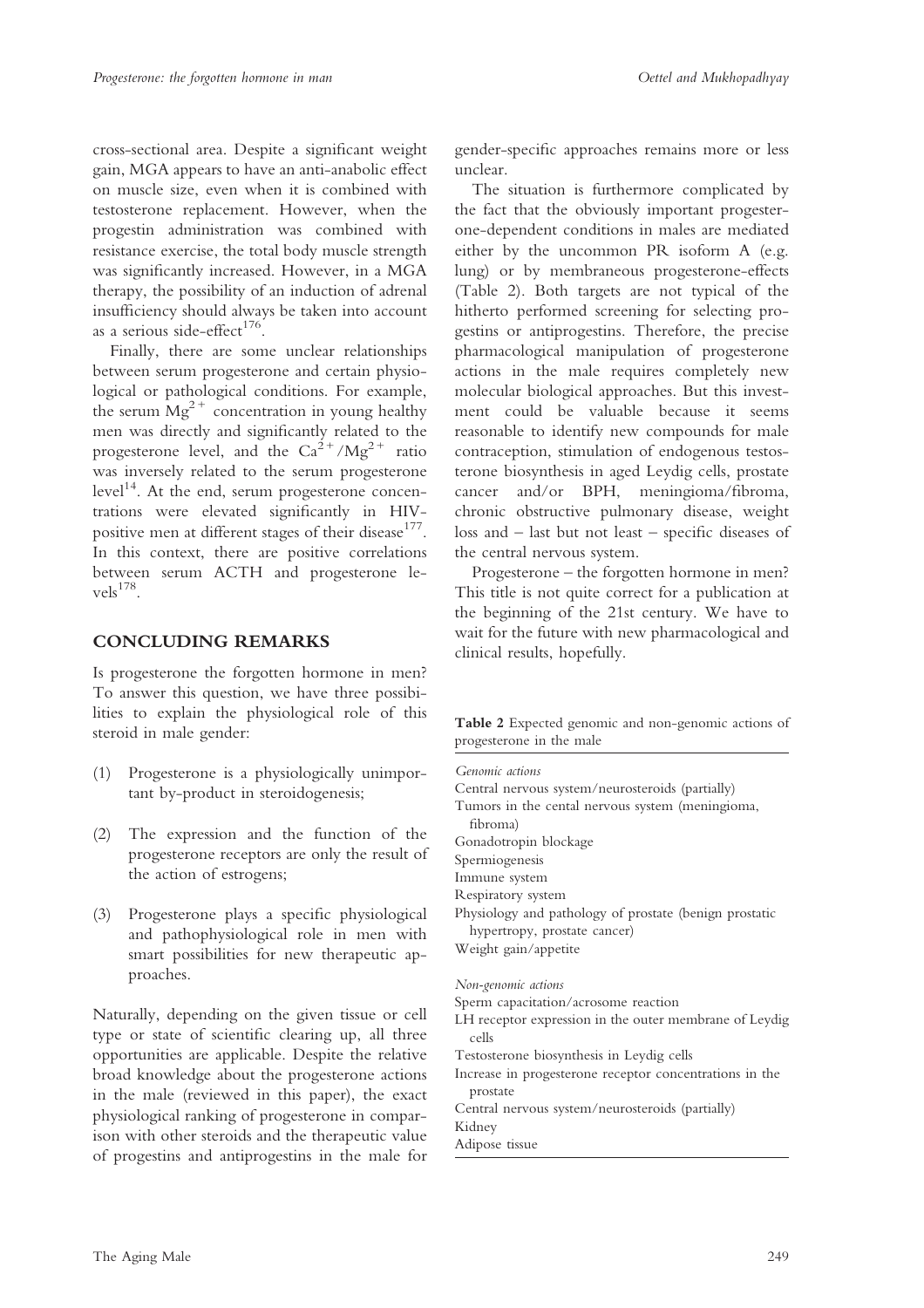#### ACKNOWLEDGEMENTS

This paper was presented at the 4th World Congress on The Aging Male, Prague, February

# References

- 1. Thornton JW, Need E, Crews D. Resurrecting the ancestral steroid receptor: ancient origin of estrogen signalling. Science 2003;301:1714–7
- 2. Thornton JW. Evolution of vertebrate steroid receptors from an ancestral estrogen receptor by ligand exploitation and serial genome expansions. PNAS 2001;98:5671–6
- 3. Mc Lachlan JA. Environmental signalling: what embryos and evolution teach us about endocrine disrupting chemicals. Endocr Rev 2001;22:319–41
- 4. Kravitz HM, Haywood TW, Kelly J, Liles S, Cavanaugh JL. Medroxyprogesterone and paraphiles: do testosterone levels matter? Bull Am Acad Psychiatry Law 1996;24:73–83
- 5. Zumpe D, Clancy AN, Michael RP. Progesterone decreases mating and estradiol uptake in preoptic areas of male monkeys. Physiol Behav 2001;74:603–12
- 6. El-Hefnawy T, Huhtaniemi IT. Progesterone and testicular function. Aging Male 1999;2:240–5
- 7. Shackleton C, Malunowicz E. Apparent pregnene hydroxylation deficiency (APDH): seeking the parentage of an orphan metabolome. Steroids 2003;68:707–17
- 8. Nadjafi-Triebsch C, Huell M, Burki D, Rohr UD. Progesterone increase under DHEA-substitution in males. Maturitas 2003;45:231–5
- 9. Naville D, Keeney DS, Jenkin G, Murry BA, Head JR, Mason JI. Regulation of expression of male-specific rat liver microsomal 3 beta-hydroxysteroid dehydrogenase. Mol Endocrinol 1991;5: 1090–100
- 10. Liang JH, Sankai T, Yoshida T, Cho F, Yoshikawa Y. Localization of testosterone and 3beta-hydroxysteroid dehydrogenase/delta5-delta4-isomerase in cynomolgus monkey (Macaca fascicularis) testes. J Med Primatol 1998;27:10–4
- 11. Pelletier G, Li S, Luu-The V, Tremblay Y, Belanger A, Labrie F. Immunoelectron microscopic localization of three key steroidogenic enzymes (cytochrome P450(scc), 3 beta-hydroxysteroid dehydrogenase and cytochrome  $P450(c17)$  in rat adrenal cortex and gonads. J Endocrinol 2001;171:373–83

26–29, 2004. We thank Doris Hübler, Ulrike Schumacher and Vladinir Patchev from Jenapharm GmbH & Co.KG for wonderful cooperation, scientific input and suggestions.

- 12. Burtis CA, Ashwood RE, eds. Tietz Textbook of Clinical Chemistry. Philadelphia: WB Saunders Co, 1999
- 13. Zumoff B, Miller L, Levin J, et al. Follicularphase serum progesterone levels of nonsmoking women do not differ from the levels of nonsmoking men. Steroids 1990;55:557–9
- 14. Muneyyirci-Delale O, Dalloul M, Nacharaju VL, Altura BM, Altura BT. Serum ionized magnesium and calcium and sex hormones in healthy young men: importance of serum progesterone level. Fertil Steril 1999;72:817–22
- 15. Gröschl M, Rauh M, Dörr H-J. Circadian rhythm of salivary cortisol, 17a-hydroxy progesterone, and progesterone in healthy children. Clin Chem 2003;49:1688–91
- 16. Genazzani AR, Petraglia F, Bernardi F, et al. Circulating levels of allopregnanolone in humans: gender, age, and endocrine influences. J Clin Endocrinol Metab 1998;83:2099–103
- 17. Bélanger A, Candas B, Dupont A, et al. Changes in serum concentrations of conjugated and unconjugated steroids in 40–80-year-old men. J Clin Endocrinol Metab 1994;79:1086–90
- 18. Winkelmann BR, März W, Boehm BO, et al. on behalf of the LURIC study group. Rationale and design of the LURIC study – a resource for functional genomics, pharmacogenomics and long-term prognosis of cardiovascular disease. Pharmacogenomics 2001;2(Suppl 1):S1–73
- 19. Martin RM, Lin CJ, Costa EMF, et al. P450c17 deficiency in Brazilian patients: biochemical diagnosis through progesterone levels confirmed by CYP17 genotyping. J Clin Endocrinol Metab 2003;88:5739–6
- 20. McGowan EM, Weinberger RP, Graham JD, et al. Cytoskeletal responsiveness to progestins is dependent on progesterone receptor A levels. J Molec Endocrinol 2003;31:241–53
- 21. McGowan EM, Saad S, Bendall LJ, Bradstock KF, Clarke CL. Effect of progesterone receptor A predominance on breast cancer cell migration into bone marrow fibroblasts. Breast Canc Res Treatm 2004;83:211–20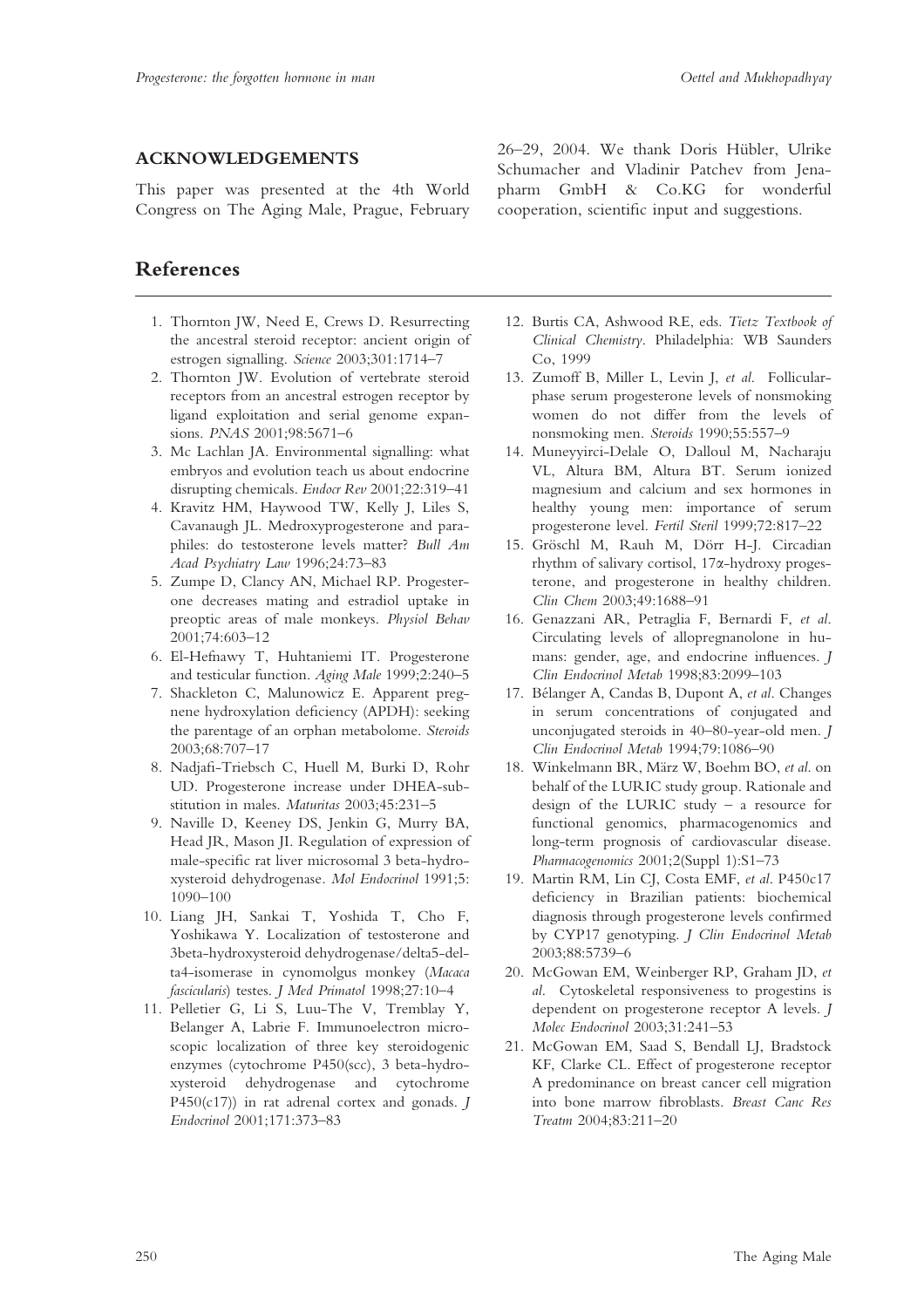- 22. Arnett-Mansfield RL, deFazo A, Wain GV, et al. Relative expression of progesterone receptors A and B in endometrioid cancers of the endometrium. Cancer Res 2001;61:4576–82
- 23. Conneely OM, Jericevic BM. Progesterone regulation of reproductive function through functionally distinct progesterone receptor isoforms. Rev Endocr Metab Disorders 2002;3:201–9
- 24. Takimoto GS, Tung L, Abdel-Hafiz H, et al. Functional properties of the N-terminal region of progesterone receptors and their mechanistic relationship to structure. J Steroid Biochem Molec Biol 2003;85:209–19
- 25. Conneely OM, Mulac-Jericevic B, Lydon JP. Progesterone-dependent regulation of female reproductive activity by two distinct progesterone receptor isoforms. Steroids 2003;68:771–8
- 26. Haseroth K, Christ M, Falkenstein E, Wehling M. Aldosterone- and progesterone-membranebinding proteins: new concepts of nongenomic steroid action. Curr Protein Peptide Sci 2000;1: 385–401
- 27. Falkenstein E, Heck M, Gerdes D, et al. Specific progesterone binding to a membrane protein and related nongenomic effects on  $Ca^{2+}$ -fluxes in sperm. Endocrinology 1999;140:5999–6002
- 28. Falkenstein E, Tillmann H-C, Christ M, Feuring M, Wehling M. Multiple actions of steroid hormones – a focus on rapid, nongenomic effects. Pharmacol Rev 2000;52:513–55
- 29. Samadi A, Carlson CG, Gueorguiev A, Cenedella RJ. Rapid, non-genomic actions of progesterone and estradiol on steady-state calcium and resting calcium influx in lens epithelial cells. Pfügers Arch-Eur J Physiol 2002;444:700-9
- 30. Zhu Y, Rice CD, Pang Y, Pace M, Thomas P. Cloning expression, and characterization of a membrane progestin receptor and evidence it is an intermediary in meiotic maturation of fish oocytes. PNAS 2003;100:2231–6
- 31. Zhu Y, Bond J, Thomas P. Identification, classification, and partial characterization of genes in humans and other vertebrates homologous to a fish membrane progestin receptor. PNAS 2003;100:2237–42
- 32. De Vivo I, Hankinson SE, Colditz GA, Hunter DJ. A functional polymorphism in the progesterone receptor gene is associated with an increase in breast cancer risk. Cancer Res 2003;63:5236–8
- 33. Beagley KW, Gockel CM. Regulation of innate and adaptive immunity by the female sex hormones oestradiol and progesterone. FEMS Immunol Med Microbiol 2003;38:13–22
- 34. Suzuki T, Murry BA, Darnel AD, Sasano H. Progesterone metabolism in human leukemic monoblast U937 cells. Endocr J 2002;49:539-46
- 35. Sinars CR, Cheung-Flynn J, Rimerman RA, Scammell JG, Smith DF, Clardy J. Structure of the large FK506-binding protein FKBP51, an Hsp90-binding protein and a component of steroid receptor complexes. PNAS 2003;100: 868–73
- 36. Hubler TR, Denny WB, Valentine DL, Cheung-Flynn J, Smith DF, Scammell JG. The FK506-binding immunophilin FKBP51 is transcriptionally regulated by progestin and attenuates progestin responsiveness. Endocrinology 2003;2380–7
- 37. Pedersen SB, Kristensen K, Richelsen B. Antiglucocorticoid effects of progesterone in vivo on rat adipose tissue metabolism. Steroids 2003;68: 543–50
- 38. Honer C, Nam K, Fink C, et al. Glucocorticoid receptor antagonism by cyproterone acetate and RU 486. Molec Pharmacol 2003;63:1012–20
- 39. Allolio B, Oremus M, Reincke M, et al. Highdose progesterone infusion in healthy males: evidence against antiglucocorticoid activity of progesterone. Eur J Endocrinol 1995;133:696–700
- 40. Ishibashi H, Suzuki T, Suzuki S, et al. Sex steroid hormone recptors in human thymoma. J Clin Endocrinol Metab 2003;88:2309–17
- 41. Baldi E, Luconi M, Bonaccorsi L, Forti G. Signal transduction pathways in human spermatozoa. J Reprod Immunol 2002;53:121–31
- 42. Kirkman-Brown JC, Punt EL, Barratt CL, Publicover SJ. Zona pellucida and progesterone-induced Ca2+ signaling and acrosome reaction in human spermatozoa. J Androl 2002; 23:306–15
- 43. Thérien I, Manjunath P. Effect of progesterone on bovine sperm capacitation and acrosome reaction. Biol Reprod 2003;69:1408–15
- 44. Foresta C, Rossato M, Mioni R, Zorzi M. Progesterone induces capacitation in human spermatozoa. Andrologia 1992:24:33-5
- 45. Uhler ML, Leung A, Chan SY, Wang C. Direct effects of progesterone and antiprogesterone in human sperm hyperactivated motility and acrosome reaction. Fertil Steril 1992;58:1191-8
- 46. Emiliozi C, Cordonier H, Guerin JF, Ciapa B, Benchaib M, Fenichel P. Effects of progesterone on human spermatozoa prepared for in-vitro fertilization. Int J Androl 1996;19:39-47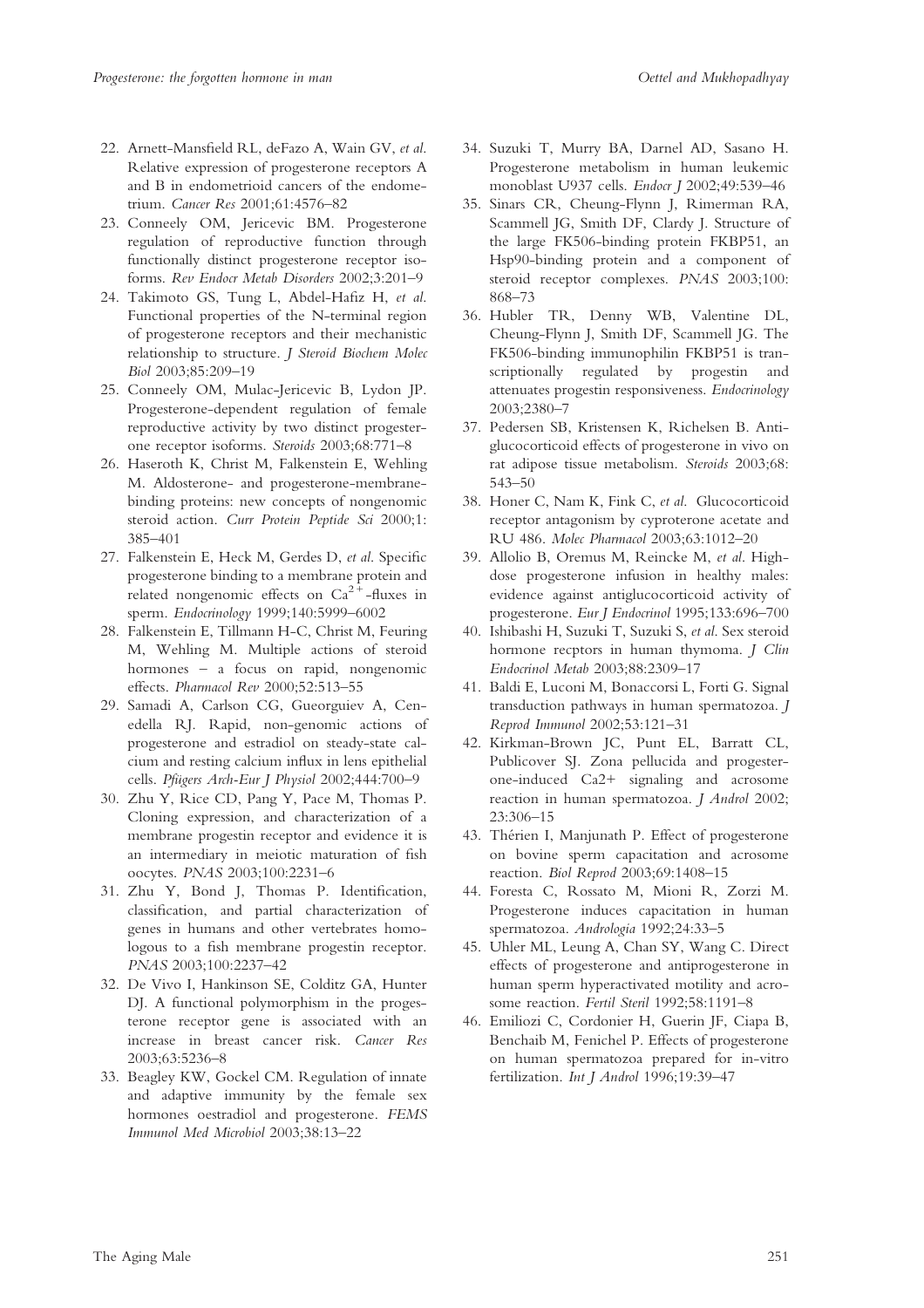- 47. Osman RA, Andria ML, Jones AD, Meizel S. Steroid induced exocytosis: the human sperm acrosome reaction. Biochem Biophys Res Commun 1989;160:828–33
- 48. Meizel S, Turner KO. Progesterone acts at the plasma membrane of human sperm. Mol Cell Endocrinol 1991;77:R1–5
- 49. Lindahl PE. Effects of some steroid hormones on head-to-head association in bovine spermatozoa. Exp Cell Res 1978;111:73–81
- 50. Thomas P, Meizel S. Phosphatidylinositol-4,5 bisphosphate hydrolysis in human sperm stimulated with follicular fluid or progesterone is dependent upon Ca2 + influx. Biochem J 1989; 264:539–46
- 51. Blackmore PF, Beebe SJ, Danforth DR, Alexander N. Progesterone and 17alpha-hydroxyprogesterone. Novel stimulators of calcium influx in human sperm. J Biol Chem 1990;265: 1376–80
- 52. González-Martinéz MT, Bonilla-Hernández M, Guzma´n-Grenfell AM. Stimulation of voltagedependent calcium channels during capacitation and by progesterone in human sperm. Arch Biochem Biophys 2002;408:205 – 10
- 53. Harper CV, Kirkman-Brown JC, Barrrat CLR, Publicover SJ. Encoding of progesterone stimulus intensity by intracellular  $\lceil Ca^{2+} \rceil \binom{Ca^{2+}}{i}$ in human spermatozoa. Biochem J 2003;372:407–17
- 54. Blackmore PF, Neulen J, Lattanzio F, Beebe SJ. Cell surface-binding sites for progesterone mediated calcium uptake in human sperm. J Biol Chem 1991;266:18655–9
- 55. Luconi M, Bonaccorsi L, Maggi M, et al. Identification and characterization of functional nongenomic progesterone receptors on human sperm membrane. J Clin Endocrinol Metab 1998; 83:877 – 85
- 56. Pietrobon EO, De Los Àngeles Monclus, Alberdi AJ, Fornés MW. Progesterone receptor availability in mouse spermatozoa during epididymal transit and capacitation: Ligand blot detection of progesterone-binding protein. J Androl 2003;24:612–20
- 57. Francavilla F, Romano R, Pandolfi C, et al. Evaluation of the effect of 17aOH-progesterone and 17ß-oestradiol on human sperm ability to fuse with oocytes: comparison and possible interference with the effect of progesterone. Int J Androl 2003;26:342–7
- 58. Bahamondes L, Nascimento JAA, Munuce MJ, Fazano F, Faúndes A. The in vitro effect of levonorgestrel on the acrosome reaction of human spermatozoa from fertile men. Contraception 2003;68:55–9
- 59. Martinez G, Zayas H, Ducolomb Y, Garcia GA, Betancourt M, Castro I. Effect of norethisterone and its A-ring reduced metabolites on the acrosome reaction in porcine spermatozoa. Andrologia 2002;34:296–300
- 60. Falsetti C, Baldi E, Krausz C, Casano R, Failli P, Forti G. Decreased responsiveness to progesterone of spermatozoa in oligozoospermic patients. J Androl 1993;14:17–22
- 61. Oehninger S, Blackmore P, Morshedi M, Sueldo C, Acosta AA, Alexander NJ. Defective calcium influx and acrosome reaction (spontaneous and progesterone-induced) in spermatozoa of infertile men with severe teratozoospermia. Fertil Steril 1994;61:349–54
- 62. Tesarik J, Mendoza C. Defective function of a nongenomic progesterone receptor as a sole sperm anomaly in infertile patients. Fertil Steril 1992;56:793–7
- 63. Brady BM, Anderson RA, Kinniburgh D, Baird DT. Demonstration of progesterone receptormediated gonadotrophin suppression in the human male. Clin Endocrinol 2003:58:506-12
- 64. Anderson RA, Baird DT. Male contraception. Endocr Rev 2002;23:735–62
- 65. Wang C, Swerdloff RS. Male contraception. Best Practice & Res Clin Obstet Gynaecol 2002;16: 193–203
- 66. Meriggiola MC, Constantino A, Cerpolini S, et al. Testosterone undecanoate maintains spermatogenic suppression induced by cyproterone acetate plus testosterone undecanoate in normal men. J Clin Endocrinol Metab 2003;88:5818–26
- 67. Nieschlag E, Zitzmann M, Kamischke A. Use of progestins in male contraception. Steroids 2003; 68:965–72
- 68. Kamischke A, Nieschlag E. Progress towards hormonal male contraception. TRENDS Pharmacol Sci 2004;25:49–57
- 69. McLachlan RI, Robertson DM, Pruysers E, et al. Relationship between serum gonadotropins and spermatogenic suppression in men undergoing steroidal contraceptive treatment. *I Clin Endocri*nol Metab 2004;89:142–9
- 70. Zirkin B, Chen H. Regulation of Leydig cell steroidogenic function during aging. Biol Reprod 2000;63:977–81
- 71. Luo L, Chen H, Zirkin BR. Leydig cell aging: steroidogenic acute regulatory protein (StAR) and cholesterol side-chain cleavage enzyme. J Androl 2001;22:149–56
- 72. Chen H, Irizarry RA, Luo L, Zirkin BR. Leydig cell gene expression: effects of age and caloric restriction. Exp Gerontol 2004;39:31–43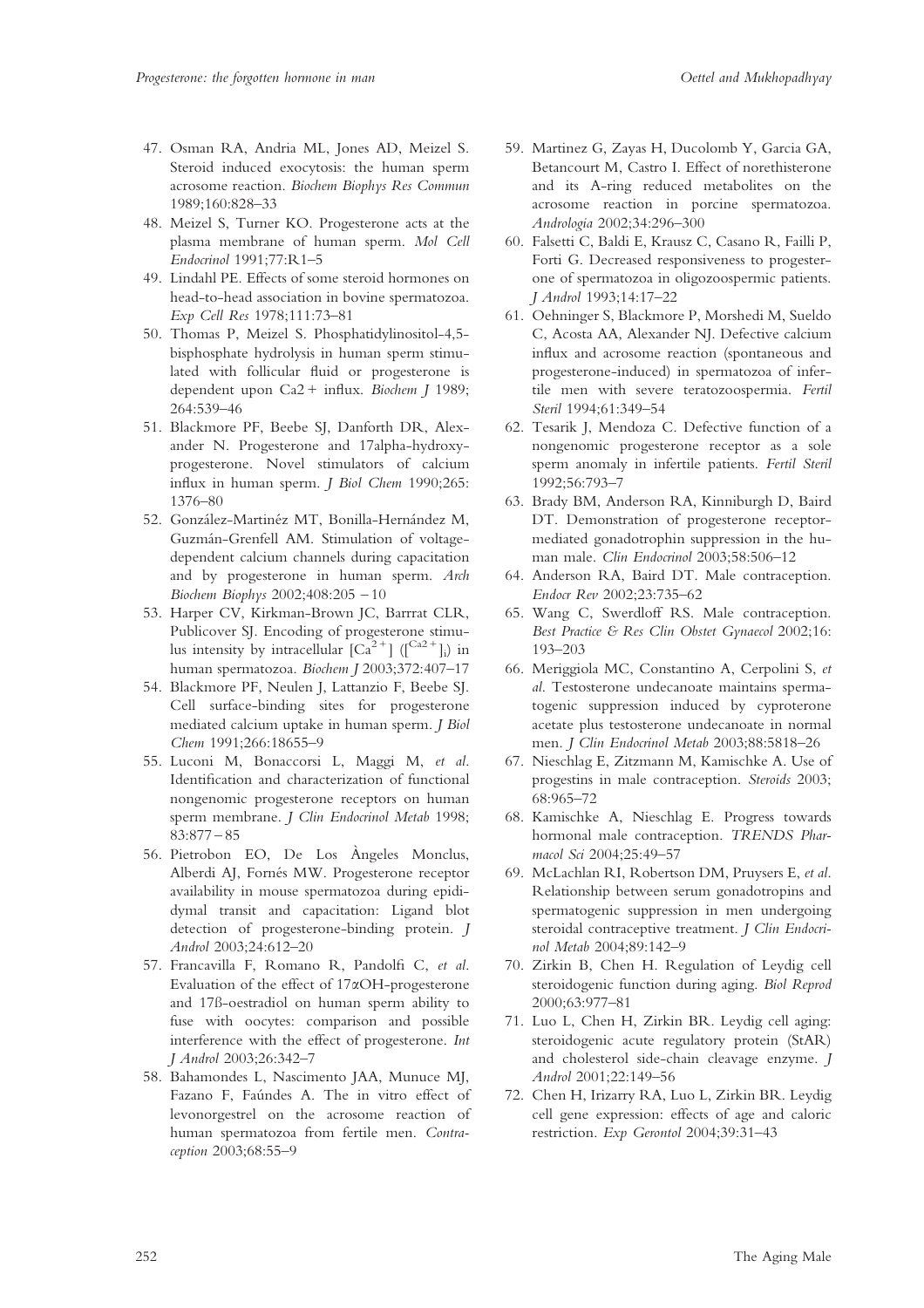- 73. Paust HJ, Wessels J, Ivell R, Mukhopadhyay AK. The expression of the RLF/INSL3 gene is reduced in Leydig cells of the aging rat testis. Exp Gerontol 2002;37:1461–7
- 74. Gruenewald DA, Hess DL, Wilkinson CW, Matsumoto AM. Excessive testicular progesterone secretion in aged male Fischer 344 rats: a potential cause of age-related gonadotropin suppression and confounding variable in aging studies. J Gerontol Biol Sci 1992;47:B164-70
- 75. El-Hefnawy T, Huhtaniemi I. Progesterone can participate in down-regulation of the luteinizing hormone receptor gene expression and function in cultured murine Leydig cells. Mol Cell Endocrinol 1998;137:127–38
- 76. El-Hefnawy T, Manna PR, Luconi M, Baldi E, Slotte JP, Huhtaniemi I. Progesterone action in a murine Leydig tumor cell line (mLTC-1), possibly through a nonclassical receptor type. Endocrinology 2000;141:247–55
- 77. Schwarzenbach H, Manna PR, Stocco DM, Chakrabarti G, Mukhopadhyay AK. Stimulatory effect of progesterone on the expression of steroidogenic acute regulatory protein in MA10 Leydig cells. Biol Reprod 2003;68:1054–63
- 78. Schwarzenbach H, Chakrabarti G, Paust HJ, Mukhopadhyay AK. Gonadotropin-mediated regulation of the murine VEGF expression in MA-10 Leydig cells. J Androl 2004;25:128–39
- 79. Rossato M, Nogara A, Merico M, Ferlin A, Foresta C. Identification of functional binding sites for progesterone in rat Leydig cell membrane. Steroids 1999;64:168–75
- 80. Oettel M. The endocrine pharmacology of testosterone therapy in men. Naturwissenschaften 2004;91:6676
- 81. Pirke KM, Sintermann R, Vogt HJ. Testosterone and testosterone precursors in the spermatic vein and in the testicular tissue of old men. Reduced oxygen supply may explain the relative increase of testicular progesterone and 17 alphahydroxyprogesterone content and production in old age. Gerontology 1980;26:221–30
- 82. Saez JM. Leydig cells: endocrine, paracrine, and autocrine regulation. Endocr Rev 1994;15:574– 626
- 83. Bonkhoff H, Fixemer T, Hunsicker I, Remberger K. Estrogen receptor expression in prostate cancer and premalignant prostatic lesions. Am J Pathol 1999;155:641–7
- 84. Härkönen P, Törn S, Kurkela R, et al. Sex hormone metabolism in prostate cancer cells during transition to an androgen-independent state. J Clin Endocrinol Metab 2003;88:705-12
- 85. Bonkhoff H, Fixemer T, Hunsicker I, Remberger K. Progesterone receptor expression in human prostate cancer: correlation with tumor progression. Prostate 2001;48:285–91
- 86. Kumar VL, Wadhwa SN, Kumar V, Farooq A. Androgen, estrogen, and progesterone receptor contents and serum hormone profiles in patients with benign hypertrophy and carcinoma of the prostate. J Surg Oncol 1990;44:122–8
- 87. Mobbs BG, Johnson IE, Liu Y. Quantitation of cytosolic and nuclear estrogen and progesterone receptor in benign, untreated, and treated malignant human prostatic tissue by radioligand binding and enzyme-immunoassays. Prostate 1990;16:235–44
- 88. Brolin J, Skoog L, Ekman P. Immunohistochemistry and biochemistry in detection of androgen, progesterone, and estrogen receptors in benign and malignant human prostatic tissue. Prostate 1992;20:281–95
- 89. Hiramatsu M, Maehara I, Orikasa S, Sasano H. Immunolocalization of oestrogen and progesterone receptors in prostatic hyperplasia and carcinoma. Histopathology 1996;28:163–8
- 90. Ito Y, Kurosawa I, Yamanaka H, Koya A, Imai K, Kasaku N, Shida K. The mechanism of antiandrogenic action of chlormadinone acetate (CMA). Hinyouka Kiyo 1977;68:537–52
- 91. Takezawa Y, Fukori N, Yamanaka H, Mieda M, Honma S, Kushitani M, Hamataki N. Effect of the new steroidal antiandrogen TZP-4238 on hormone-induced canine prostatic hyperplasia. Prostate 1992;21:315–29
- 92. Takezawa Y, Ito K, Suzuki K, Fukabori N, Yamanaka H, Mieda M, Kamataki N, Kushitani M. Effect of a new steroidal antiandrogen, TZP-4238, on spontaneously developed canine benign prostatic hyperplasia. Prostate 1995;27:321–8
- 93. Harada M, Kinoshita Y, Moriyama M, Kondo I, Nakahashi M, Kumagai H, Sasaki K, Hosaka M. Histological evaluation of benign prostatic hyperplasia treated by long-term administration of chlormadinone acetate (CMA). Prostate 1994;25: 147–55
- 94. Suzuki T, Ito K, Kurosawa K, Yamanaka H. Expression and degradation of rat androgen receptor following castration. Analysis by Western blot and immunohistochemistry. Tohoku J Exp Med 1997;183:159–66
- 95. Murakoshi M, Ikeda R, Tagawa M, Fukui N. Immunohistochemical studies of the effect of chlormadinone acetate on prostatic hyperplasia. Acta Histochem Cytochem 2002;35:353–9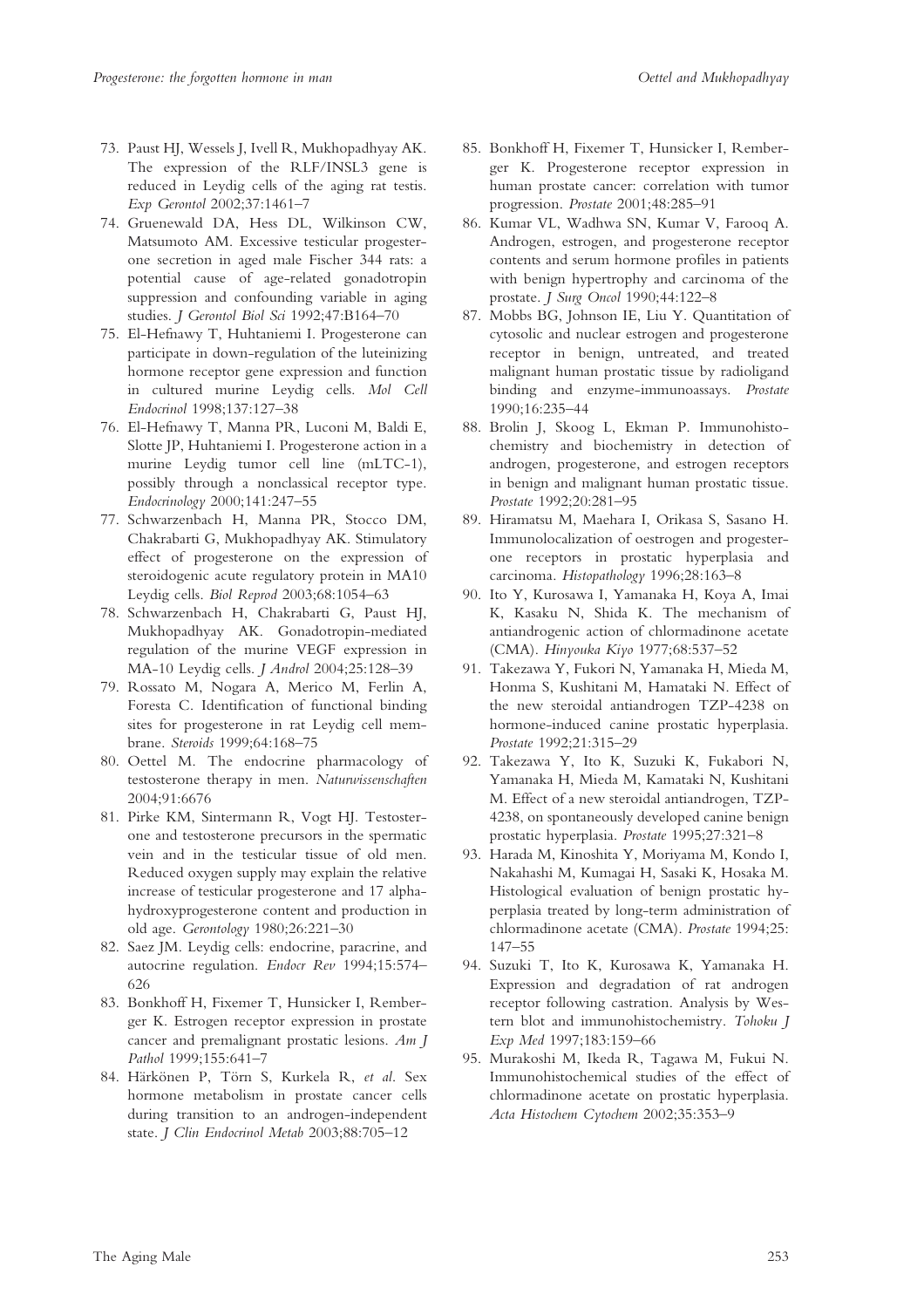- 96. Tassinari D, Fochessati F, Panzini I, Poggi B, Sartori S, Ravaiali A. Rapid progression of advanced ''hormone resistant'' prostate cancer during palliative treatment with progestins for cancer cachexia. J Pain Symptom Management 2003;25:481–4
- 97. Eid MA, Lewis RW, Kumar MV. Mifepristone pretreatment overcomes resistance of prostate cancer cells to tumor necrosis factor a-related apoptosis-inducing ligand (TRAIL). Mol Canc Ther 2002;1:831–40
- 98. Song L-N, Coghland M, Gelman EP. Antiandrogen effects of mifepristone on coactivator and corepressor interactions with the androgen receptor. Molec Endocrinol 2004;18:70–85
- 99. Inoue T, Akahira JI, Suzuki T, Darnel AD, Kaneko C, Takahashi K, Hatori M, Shirane R, Kumabe T, Kurokowa Y, Satomi S, Sasano H. Progesterone production and actions in the human central nervous system and neurogenic tumors. J Clin Endocrinol Metab 2002;87:5325–31
- 100. Inoue T, Sasano H. Possible effects of progesterone on human central nervous system and neurogenic tumors. J Endocrinol Invest 2004;27: 76–9
- 101. Konstantinidou AE, Korkolopoulo P, Mahera H, et al. Hormone receptors in non-malignant meningiomas correlate with apoptosis, cell proliferation and recurrence-free survival. Histopathology 2003;43:280–90
- 102. Gruber T, Dare AO, Balos LL, Lele S, Fenstermaker RA. Multiple meningiomas arising during long-term therapy with the progesterone agonist megestrol acetate. J Neurosurg 2004;100:328–31
- 103. McLaughlin ME, Jacks T. Progesterone receptor expression in neurofibromas. Cancer Res 2003; 63:752–5
- 104. Oduwole OO, Mäkinen JM, Isomaa VV, Karttunen TJ, Vihko PT. Sex steroid metabolism in human gastric mucosa: 17ß-hydroxysteroid dehydrogenase type 2 in normal, inflamed and neoplastic gastric tissues. Anticancer Res 2003;23: 3889–98
- 105. Pfaffl MW, Lange IG, Meyer HHD. The gastrointestinal tract as target of steroid hormone action: quantification of steroid receptor mRNA expression (AR,ERa, ERß and PR) in 10 bovine gastrointestinal tract compartments by kinetic RT-PCR. J Steroid Biochem Molec Biol 2003;84:159–66
- 106. Wu CW, Chi CW, Hsieh MC, et al. Serum progesterone in patients with gastric adenocarcinoma before and after gastrectomy. Cancer 1998; 83:445–8
- 107. Baulieu EE. Neurosteroids: a new function in the brain. Biol Cell 1991;71:3–10
- 108. Tsutsui K, Sakamoto H, Ukena K. Biosynthesis and action of neurosteroids in the cerebellar Purkinje neuron. J Steroid Biochem Mol Biol 2003; 85:311–21
- 109. Baulieu E-E. ''New'' active steroids and an unforeseen mechanism of action. CR Acad Sci Paris, Sciences de la vie 2000;323:513–8
- 110. Baulieu E-E, Schumacher M. Progesterone as a neurosteroid, with special reference to the effect of progesterone on myelination. Hum Reprod 2000;15(Suppl 1):1–13
- 111. Matsui D, Sakari M, Sato T, et al. Transcriptional regulation of the mouse steroid 5areductase type II gene by progesterone in brain. Nucl Acids Res 2002;30:1387–93
- 112. Sinchak K, Mills RH, Tao L, LaPolt P, Lu JKH, Micevych P. Estrogen induces de novo progesterone synthesis in astrocytes. Dev Neurosci 2003; 25:343–8
- 113. Giachino C, Galbiati M, Fasolo A, Peretto P, Melcangi RC. Effects of progesterone derivatives, dihydroprogesterone and tetrahydroprogesterone, on the subependymal layer of the adult rat. J Neurobiol 2004;58:493–502
- 114. Genazzani AR, Stomati M, Morittu A, et al. Progesterone, progestagens and the central nervous system. Hum Reprod 2000;15(Suppl 1): 14–27
- 115. Blaustein JD. Minireview: Neuronal steroid hormone receptors: They're not just for hormones anymore. Endocrinology 2004;145: 1075–81
- 116. Melcangi RC, Magnaghi V, Galbiati M, Martini L. Formation and effects of neuroactive steroids in the central and peripheral nervous system. Int Rev Neurobiol 2001;46:145–76
- 117. Sullivan SD, Moenter SM. Neurosteroids alter g-aminobutyric acid postsynaptic currents in gonadotropin-releasing hormone neurons: a possible mechanism for direct steroidal control. Endocrinology 2003;144:4366–75
- 118. Flood JF, Morley JE, Roberts E. Memoryenhancing effects in male mice of pregnenolone and steroids metabolically derived from it. Proc Natl Acad Sci USA 1992;89:1567–71
- 119. Meyer DA, Carta M, Partridge LD, Covey DF, Valenzuela CF. Neurosteroids enhance spontaneous glutamate release in hippocampal neurons. J Biol Chem 2002;277:28725–32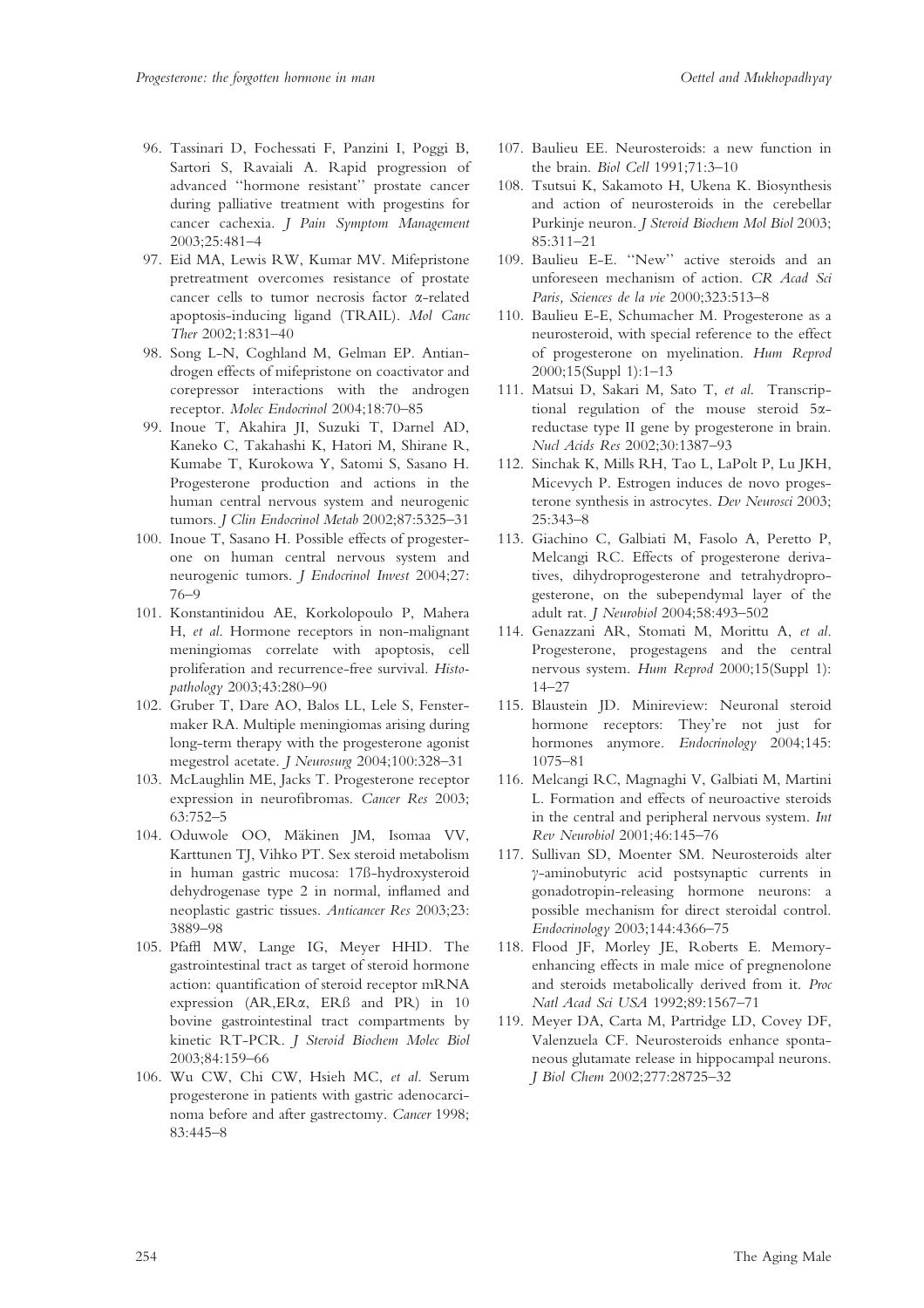- 120. Barton D, Loprinzi C, Quella S, Sloan J, Pruthi S, Novotny P. Depomedroxyprogesterone acetate for hot flashes. J Pain Symptom Management 2002;24:603–7
- 121. Reyna-Neyra A, Camacho-Arroyo I, Ferrera P, Arias C. Estradiol and progesterone modify microtubule associated protein 2 content in the rast hippocampus. Brain Res Bull 2002;58:607–12
- 122. Cervantes M, González-Vidal MD, Ruelas R, Escobar A, Moralí G. Neuroprotective effects of progesterone on damage elicited by acute global cerebral ischemia in neurons of the caudate nucleus. Arch Med Res 2002;33:6–14
- 123. Shear DA, Galani R, Hoffman SW, Stein DG. Progesterone protects against necrotic damage and behavioral abnormalities caused by traumatic brain injury. Exp Neurol 2002;178:59–67
- 124. Pajovic SB, Saicic ZS, Spasic, MB, Petrovic VM. The effect of ovarian hormones on antioxidant enzyme activities in the brain of male rats. Physiol Res 2003;52:189–94
- 125. Goss CW, Hoffman SW, Stein DG. Behavioral effects and anatomic correlates after brain injury: a progesterone dose–response study. Pharmacol Biochem Behav 2003;76:231–42
- 126. Djebali M, Hoffman SW, Stein DG. Allopregnanolone and progesterone decrease cell death and cognitive deficits after a contusion of the rat pre-frontal cortex. Neuroscience 2004;123:349–59
- 127. Deniselle MCG, Costa JJL, Gonzalez SL, et al. Basis of progesterone protection in spinal cord neurodegeneration. J Steroid Biochem Mol Biol 2003;83:199–209
- 128. Belelli D, Herd MB. The contraceptive agent Provera enhances GABA<sub>A</sub> receptor-mediated inhibitory neurotransmission in the rat hippocampus: evidence for endogenous neurosteroids? J Neurosci 2003;23:10013–20
- 129. Garcia-Segura LM, McCarthy MM. Mini-review: Role of glia in neuroendocrine function. Endocrinology 2004;145:1082–6
- 130. Melcangi RC, Azcoitia I, Ballabio M, et al. Neuroactive steroids influence peripheral myelination: a promising opportunity for preventing or treating age-dependent dysfunctions of peripheral nerves. Prog Neurobiol 2003;71:57–66
- 131. Azcoitia I, Leonelli E, Magnaghi V, Veiga S, Gracia-Segura LM, Melcangi RC. Progesterone and its derivatives dihydroprogesterone and tetrahydroprogesterone reduce myelin fiber morphological abnormalities and myelin fiber loss in the sciatic nerve of aged rats. Beurobiol Aging 2003;24:853–60
- 132. Martini L, Magnaghi V, Melcangi RC. Actions of progesterone and its 5a-reduced metabolites on the major proteins of the myelin of the peripheral nervous system. Steroids 2003;68: 825–9
- 133. Melcangi RC, Ballabio M, Cavarretta I, et al. Effects of neuroactive steroids on myelin of peripheral nervous system. J Steroid Biochem Mol Biol 2003;85:323–7
- 134. Ibanez C, Shields SA, El-Etr M, Baulieu E-E, Schumacher M, Franklin RJM. Systemic progesterone administration results in a partial reversal of the age-associated decline in CNS remyelination following toxin-induced demyelination in male rats. Neuropathol Appl Neurobiol 2004;30:80–9
- 135. Sereda MW, Meyer zur Hörste G, Suter U, Uzma N, Nave K-A. Therapeutic administration of progesterone antagonist in a model of Charcot-Marie-Tooth disease (CMT-1A). Nature Med 2003;9:1533–7
- 136. Wolkowitz OM, Reus VI. Editorial: Neurotransmitters, neurosteroids and neurotrophins: new models of the pathophysiology and treatment of depression. World J Biol Psychiatry 2002;4:98–102
- 137. Von Broekhoven F, Verkes RJ. Neurosteroids in depression: a review. Psychopharmacology 2003; 165:97–110
- 138. Rupprecht R. Neuroactive steroids: mechanisms of action and neuropsychopharmacological properties. Psychneuroendocrinology 2003;28:139–68
- 139. Selye H. The antagonism between anesthetic steroid hormones and pentylenetetrazol (metrazol). J Lab Clin Med 1942;27:1051–3
- 140. Ciriza I, Azcoitia I, Garcia-Segura LM. Reduced progesterone metabolites protect rat hippocampal neurones from kainic acid excitotoxicity in vivo. J Neuroendocrinol 2004;16:58–63
- 141. Persad V, Wong CGT, Cortez MA, Wang YT, Snead OC. Hormonal regulation of atypical absence seizures. Ann Neurol 2004;55:353–61
- 142. Herzog AG, Frye CA. Seizure exacerbation associated with inhibition of progesterone metabolism. Ann Neurol 2003;53:390–1
- 143. Van Luijtelaar G, Budziszewska B, Tetich M, Lason W. Finasteride inhibits the progesteroneinduced spike-wave discharges in a genetic model of absence epilepsy. Pharmacol Biochem Behav 2003;75:889–94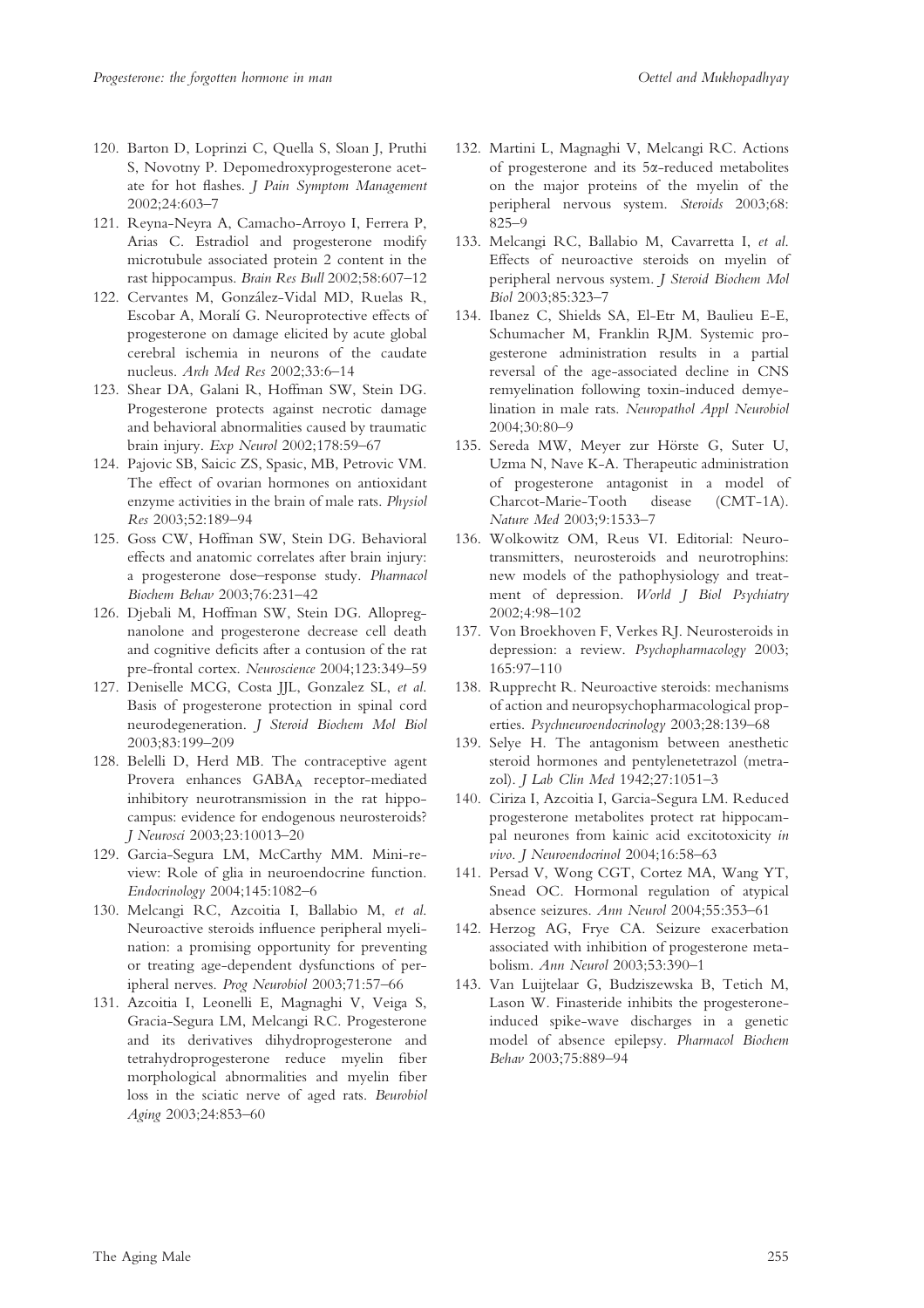- 144. Borowicz KK, Luszczki J, Swiader M, Kleinrok Z, Czuczwar SJ. Influence of sexual hormone antagonists on the anticonvulsant action of conventional antiepileptic drugs against electrically- and pentylenetetrazol-induced seizures in mice. Eur Neuropsychopharmacol 2004;14:77–85
- 145. Canonaco M, Facciolo RM, Alo R. Neuroactive steroid mechanisms and GABA type A receptor subunit assembly in hypothalamic and extrahypothalamic regions. Int Rev Cytol 2002;214:63– 101
- 146. Schumacher M, Weill-Engerer S, Liere P, et al. Steroid hormones and neurosteroids in normal and pathological aging of the nervous system. Progress Neurobiol 2003;71:3–29
- 147. Soederpalm AHV, Lindsey S, Purdy RH, Hauger R, de Wot H. Administration of progesterone produces mild sedative-like effects in men and women. Psychoneuroendocrinology 2004;29:339–54
- 148. Friess E, Tagaya H, Trachsel L, Holsboer F, Rupprecht R. Progesterone-induced changes in sleep in male subjects. Am J Physiol (Endocrinol Metab) 1997;35:E885–91
- 149. Grön G, Friess E, Herpers M, Rupprecht R. Assessment of cognitive performance after progesterone administration in healthy male volunteers. Neuropsychobiology 1997;35:147–51
- 150. Wiedemann K, Seier F, Hirschmann M, Lauer C, Holsboer F. Sleep endocrine effects of megestrol acetate and mifepristone, a mixed glucocorticoid- and progesterone-receptor antagonist. Neuropsychopharmacology 1994;10S:Part 2, 21 S
- 151. Witt DM, Gao G, Caldwell JD. Testosterone and sexual experience alter levels of plasma membrane binding sites for progesterone in the male rat brain. Horm Metab Res 2003;35:69–75
- 152. Shirai M, Yamanaka M, Shiina H, Igawa M, et al. Downregulation of androgen, estrogen and progesterone receptor genes and protein is involved in aging-related erectile dysfunction. Int J Impotence Res 2003;15:391–6
- 153. Hasselbach KA. Ein Beitrag zur Respiration Physiologia der Gravidität. Skand Arch Physiol 1912;27:1–12
- 154. Hasselbach KA, Gammeltoft SA. Die neutralitätsregulation des graviden Organismus. Biochem J 1915;68:206–4
- 155. Griffith FR Jr, Pucker GW, Brownell KA, Klein JD, Carmer ME. Studies in human physiology, alveolar air and blood gas capacity. Am J Physiol 1929;89:449–70
- 156. Waddell BJ, O'Leary PC. Distribution and metabolism of topically applied progesterone in a rat model. J Steroid Biochem Mol Biol 2002;80:449–55
- 157. González-Arenas A, Villamar-Cruz O, Guerra-Araiza C, Camacho-Arroyo I. Regulation of progesterone receptor isoforms expression by sex steroids in the rat lung. J Steroid Biochem Mol Biol 2003;85:25–31
- 158. Beyer C, Küppers E, Karolczak M, Trotter A. Ontogenetic expression of estrogen and progesterone receptors in the mouse lung. Biol Neonate 2003;84:59–63
- 159. Saaresranta T, Polo O. Hormones and breathing. Chest 2002;122:2165–82
- 160. Weisberg J, Wanger J, Olson J, et al. Megestrolacetate stimulates weight gain and ventilation in underweight COPD patients. Chest 2002;121: 1070–8
- 161. Vos PJE, Folgering HTM, de Boo TM, Lemmens WJGM, van Herwaarden CLA. Effects of chlormadinone acetate, acetazolamide and oxygen on awake and asleep gas exchange in patients with chronic pulmonary disease (COPD). Eur Respir J 1994;7:850–5
- 162. Wagenaar M, Vos PJ, Heijdra YF, Teppemar LJ, Folgering HTM. Combined treatment with azetazolamide and medroxyprogesterone in chronic obstructive pulmonary disease patients. Eur Respir J 2002;20:1130–7
- 163. Brunette MG, Leclerc M. Renal action of progesterone: effect on calcium reabsorption. Mol Cell Endocrinol 2002;194:183–90
- 164. Quinkler M, Bumke-Vogt C, Meyer B, Bähr V, Oelkers W, Diederich S. The human kidney is a progesterone-metabolizing and androgen-producing organ. J Clin Endocrinol Metab 2003;88: 2803–9
- 165. Zitzmann M, Junker R, Kamischke A, Nieschlag E. Contraceptive steroids influence the hemostatic activation state in healthy men. J Androl 2002;23:503–11
- 166. Molinari C, Battaglia A, Grossini E, Mary DASG, Surico N, Vacca G. Effect of progesterone on peripheral blood flow in prepubertal female anaesthetized pigs. J Vasc Res 2001;38: 569–77
- 167. Welter BH, Hansen EL, Saner KJ, Wei Y, Price TM. Membrane-bound progesterone receptor expression in human aortic endothelial cells. J Histochem Cytochem 2003;51:1049–55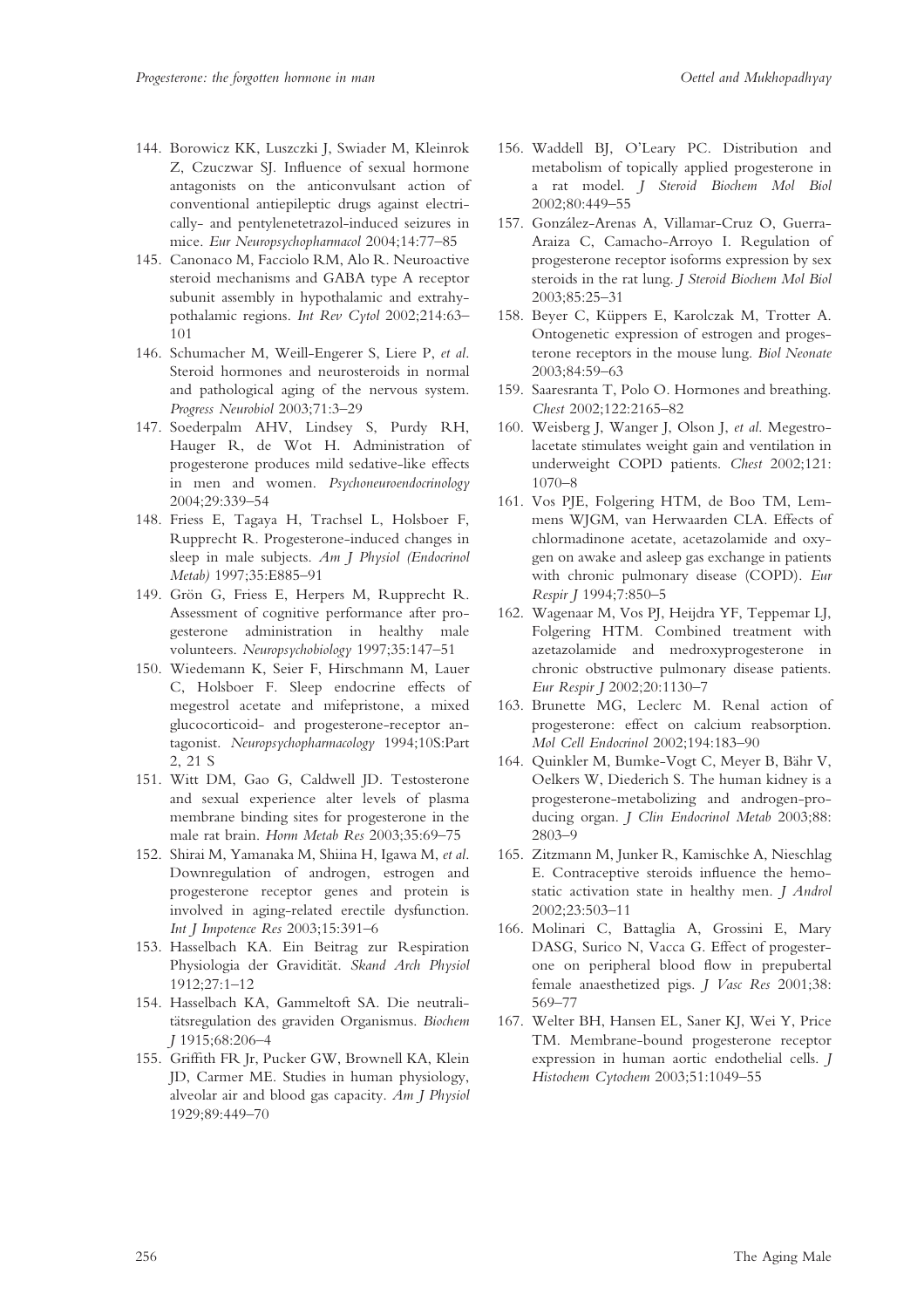- 168. Simoncini T, Mannella P, Fornari L, Carusa A, Varone G, Genazzani AR. In vitro effects of progesterone and progestins on vascular cells. Steroids 2003;68:831–6
- 169. Lee W-S, Liu C-W, Juan S-H, Liang Y-C, Ho P-Y, Lee L-H. Molecular mechanism of progesterone-induced antiproliferation in rat aortic smooth muscle cells. Endocrinology 2003;144: 2785–90
- 170. Monjo M, Rodríguez AM, Palou A, Roca P. Direct effects of testosterone, 17ß-estradiol, and progesterone on adrenergic regulation in cultured brown adipocytes:potential mechanism for gender-dependent thermogenesis. Endocrinology 2003;144:4923–30
- 171. Rodríguez AM, Monjo M, Roca P, Palou A. Opposite actions of testosterone and progesterone on UCP1 mRNA expression in cultured brown adipocytes. Cell Mol Life Sci 2002;59: 1714–23
- 172. Von Roenn JH. Randomized trials of megestrol acetate for AIDS-associated anorexia and cachexia. Oncology 1994;51(Suppl 1):19–24
- 173. Yeh S-S, Wu S-Y, Lee T-P, et al. Improvement in quality-of-life measures and stimulation of weight gain after treatment with megestrol acetate oral suspension in geriatric cachexia: results of a double-blind, placebo-controlled study. J Am Geriatr Soc 2000;48:485–92
- 174. Tomíska M, Tomískova M, Salajka F, Adam Z, Vorlícek J. Palliative treatment of cancer anorexia with oral suspension of megestrol acetate. Neoplasma 2003;50:227–33
- 175. Lambert CP, Sullivan DH, Freeling SA, Lindquist DM, Evans WJ. Effects of testosterone replacement and/or resistance exercise on the composition of megestrol acetate stimulated weight gain in elderly men: a randomized controlled trial. J Clin Endocrinol Metab 2002;87: 2100–6
- 176. Leinung MC, Liporace R, Miller CH. Induction of adrenal suppression by megestrol acetate in patients with AIDS. Ann Intern Med 1995;122: 843–5
- 177. Lortholary O, Christeff N, Casassus P, et al. Hypothalamo-pituitary-adrenal function in human immunodeficiency virus-infected men. J Clin Endocrinol Metab 1996;81:791–6
- 178. Shirayama Y, Hashimoto K, Suzuki Y, Higuchi T. Correlation of plasma neurosteroid levels to the severity of negative symptoms in male patients with schizophrenia. Schizophrenia Res 2002;58:69–74